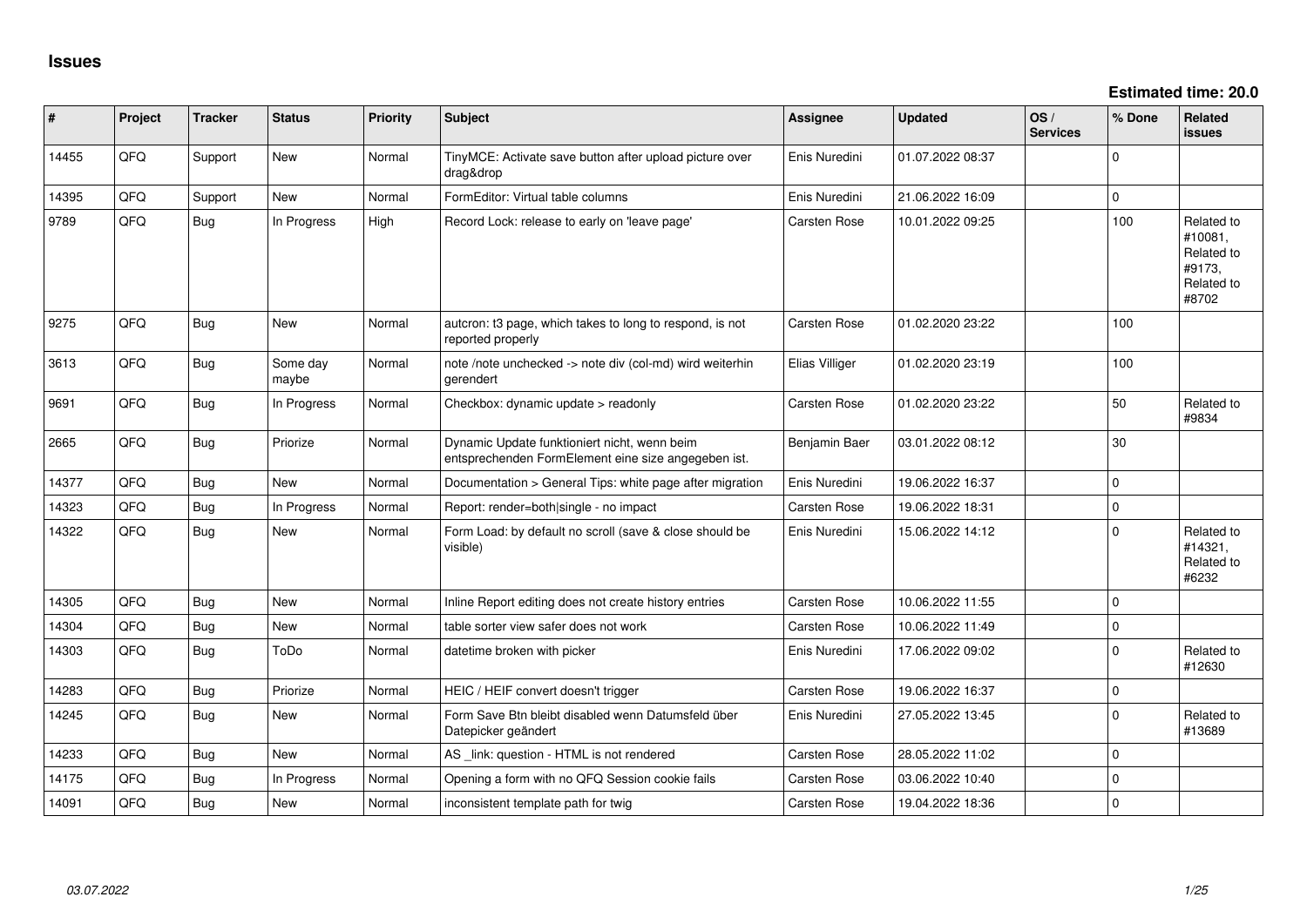| #     | Project | <b>Tracker</b> | <b>Status</b> | <b>Priority</b> | Subject                                                                                                                                             | Assignee      | <b>Updated</b>   | OS/<br><b>Services</b> | % Done      | Related<br>issues                                |
|-------|---------|----------------|---------------|-----------------|-----------------------------------------------------------------------------------------------------------------------------------------------------|---------------|------------------|------------------------|-------------|--------------------------------------------------|
| 14077 | QFQ     | Bug            | New           | Normal          | As _link: Attribute 'class' missing by r:1 and r:3 - but should<br>set                                                                              | Carsten Rose  | 28.05.2022 11:02 |                        | $\Omega$    | Related to<br>#5342.<br>Related to<br>#4343      |
| 13943 | QFQ     | Bug            | Priorize      | Normal          | unable to find formgroup                                                                                                                            | Enis Nuredini | 28.05.2022 11:03 |                        | $\Omega$    |                                                  |
| 13899 | QFQ     | <b>Bug</b>     | ToDo          | Normal          | Selenium: zum laufen bringen                                                                                                                        | Enis Nuredini | 25.03.2022 10:24 |                        | $\Omega$    |                                                  |
| 13767 | QFQ     | Bug            | Feedback      | Normal          | date/time-picker: required shows up/down button orange                                                                                              | Enis Nuredini | 16.05.2022 23:16 |                        | $\Omega$    |                                                  |
| 13716 | QFQ     | Bug            | New           | High            | Firefox ask to store username/password                                                                                                              | Enis Nuredini | 30.05.2022 09:31 |                        | $\Omega$    | Related to<br>#13827                             |
| 13706 | QFQ     | Bug            | <b>New</b>    | Normal          | Wrong CheckType in FieldElement LastStatus of Form Cron                                                                                             | Carsten Rose  | 21.01.2022 18:20 |                        | $\mathbf 0$ |                                                  |
| 13689 | QFQ     | Bug            | New           | Normal          | Enter auf Eingabefeld mit ungültigem Wert führt zu blurry<br>Seite                                                                                  | Enis Nuredini | 28.05.2022 10:53 |                        | $\Omega$    | Related to<br>#14245, Has<br>duplicate<br>#11891 |
| 13659 | QFQ     | Bug            | New           | Normal          | wrong sanitize class applied to R-store                                                                                                             | Carsten Rose  | 15.01.2022 14:23 |                        | $\Omega$    |                                                  |
| 13647 | QFQ     | Bug            | New           | Normal          | Autofocus funktioniert nicht auf Chrome                                                                                                             | Benjamin Baer | 19.03.2022 17:44 |                        | $\Omega$    |                                                  |
| 13592 | QFQ     | Bug            | <b>New</b>    | Normal          | QFQ Build Queue: das vergeben von Tags klappt nicht. Es<br>werden keine Releases gebaut.                                                            | Carsten Rose  | 19.03.2022 17:45 |                        | $\Omega$    |                                                  |
| 13528 | QFQ     | Bug            | New           | Normal          | qfq.io > releases: es wird kein neues Release angelegt                                                                                              | Benjamin Baer | 19.03.2022 17:46 |                        | $\Omega$    |                                                  |
| 13460 | QFQ     | Bug            | <b>New</b>    | Normal          | Doc: Password set/reset  password should not processed<br>with 'html encode'                                                                        | Carsten Rose  | 19.03.2022 17:46 |                        | $\Omega$    |                                                  |
| 13451 | QFQ     | Bug            | <b>New</b>    | Normal          | Character Counter / Max Character: Problem in Safari                                                                                                | Carsten Rose  | 15.04.2022 17:18 |                        | $\Omega$    |                                                  |
| 13332 | QFQ     | Bug            | New           | Normal          | Multi Form: Required Felder werden visuell nicht markiert.                                                                                          | Carsten Rose  | 19.03.2022 17:47 |                        | $\Omega$    |                                                  |
| 13331 | QFQ     | Bug            | <b>New</b>    | Normal          | Multi Form: Clear Icon misplaced                                                                                                                    | Carsten Rose  | 19.03.2022 17:47 |                        | $\Omega$    |                                                  |
| 12989 | QFQ     | <b>Bug</b>     | <b>New</b>    | Normal          | empty string does not trigger dynamic update                                                                                                        | Enis Nuredini | 28.05.2022 11:09 |                        | $\Omega$    |                                                  |
| 12974 | QFQ     | <b>Bug</b>     | <b>New</b>    | High            | Sanitize Queries in Action-Elements                                                                                                                 | Carsten Rose  | 07.12.2021 17:19 |                        | $\Omega$    |                                                  |
| 12716 | QFQ     | <b>Bug</b>     | New           | Normal          | template group: Pattern only applied to first instance                                                                                              | Carsten Rose  | 19.03.2022 17:47 |                        | $\Omega$    |                                                  |
| 12714 | QFQ     | Bug            | New           | Normal          | Conversion of GIF to PDF broken when GIF contains Alpha.                                                                                            | Carsten Rose  | 19.03.2022 17:49 |                        | $\Omega$    |                                                  |
| 12702 | QFQ     | <b>Bug</b>     | <b>New</b>    | High            | templateGroup: broken in multiDb Setup                                                                                                              | Carsten Rose  | 14.12.2021 16:02 |                        | $\Omega$    |                                                  |
| 12670 | QFQ     | <b>Bug</b>     | New           | High            | Dropdown-Menu classes können nicht mehr angegeben<br>werden                                                                                         | Carsten Rose  | 07.12.2021 17:19 |                        | $\Omega$    |                                                  |
| 12581 | QFQ     | Bug            | <b>New</b>    | Normal          | Form.forward=close: Record 'new' in new browser tab ><br>save (& close) >> Form is not reloaded with new created<br>record id and stays in mode=new | Carsten Rose  | 19.03.2022 17:48 |                        | $\Omega$    |                                                  |
| 12546 | QFQ     | Bug            | Feedback      | Normal          | Branch 'Development' - Unit Tests mit dirty workaround<br>angepasst                                                                                 | Carsten Rose  | 19.03.2022 17:48 |                        | $\Omega$    |                                                  |
| 12545 | QFQ     | Bug            | New           | Urgent          | sql.log not created / updated                                                                                                                       | Carsten Rose  | 14.12.2021 16:02 |                        | $\pmb{0}$   |                                                  |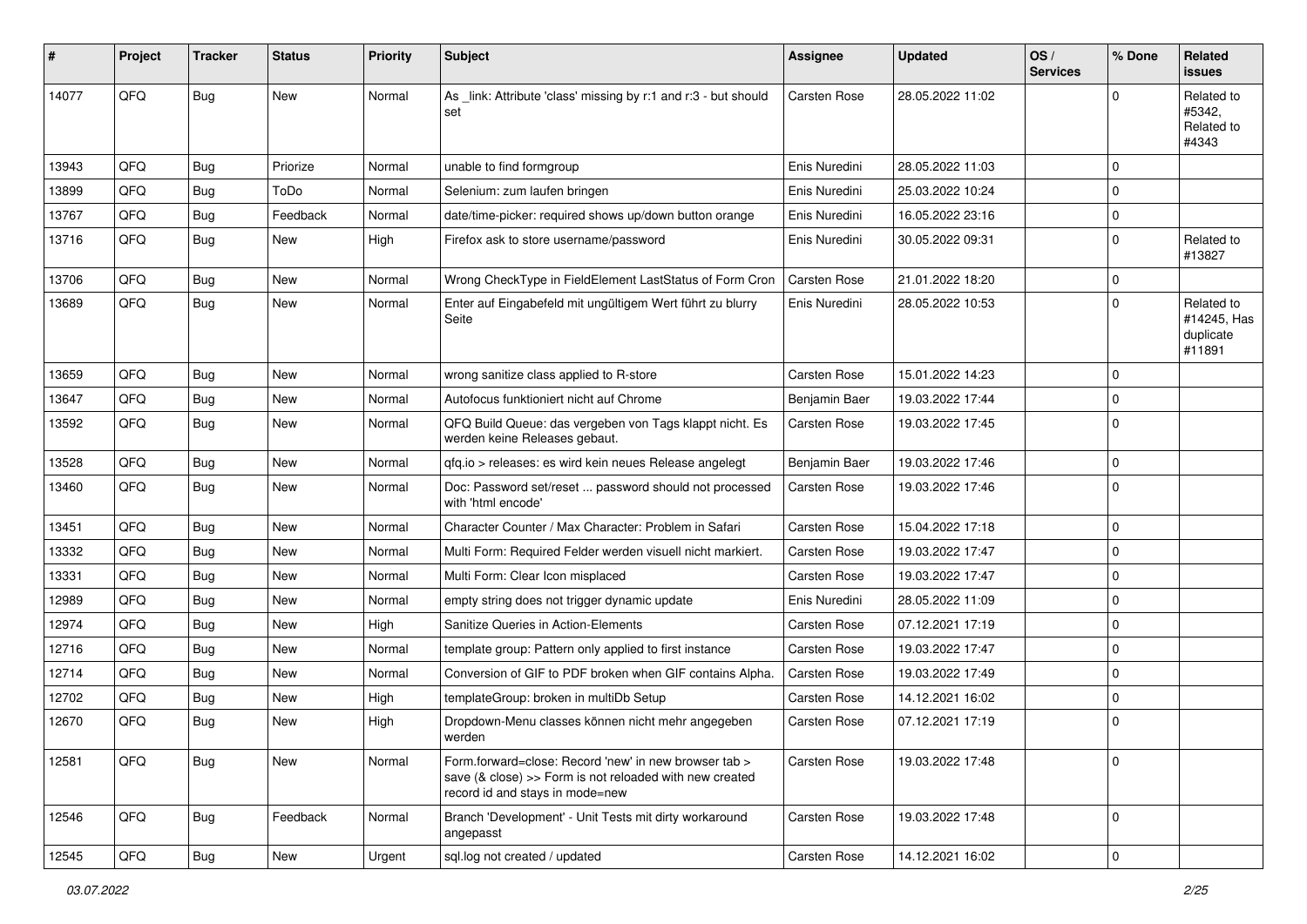| #     | Project | <b>Tracker</b> | <b>Status</b> | <b>Priority</b> | Subject                                                                                 | Assignee            | <b>Updated</b>   | OS/<br><b>Services</b> | % Done      | Related<br><b>issues</b>                      |
|-------|---------|----------------|---------------|-----------------|-----------------------------------------------------------------------------------------|---------------------|------------------|------------------------|-------------|-----------------------------------------------|
| 12520 | QFQ     | Bug            | <b>New</b>    | Normal          | Switch FE User: still active even FE User session expired                               | Carsten Rose        | 19.03.2022 17:48 |                        | $\Omega$    |                                               |
| 12513 | QFQ     | Bug            | <b>New</b>    | High            | Implement server side check of maxlength                                                | <b>Carsten Rose</b> | 07.12.2021 17:19 |                        | $\mathbf 0$ |                                               |
| 12512 | QFQ     | <b>Bug</b>     | New           | Normal          | Some MySQL Installation can't use 'stored procedures'                                   | <b>Carsten Rose</b> | 19.03.2022 17:48 |                        | $\mathbf 0$ |                                               |
| 12508 | QFQ     | <b>Bug</b>     | In Progress   | High            | gfg Form: sendMail                                                                      | Karin Niffeler      | 19.03.2022 17:48 |                        | $\mathbf 0$ |                                               |
| 12468 | QFQ     | <b>Bug</b>     | <b>New</b>    | Urgent          | Form: update Form.title after save                                                      | <b>Carsten Rose</b> | 03.05.2021 21:12 |                        | $\mathbf 0$ |                                               |
| 12463 | QFQ     | Bug            | ToDo          | High            | QFQ Function: 'function' and 'sgl' on same level - output of<br>sal is shown two times. | <b>Carsten Rose</b> | 15.12.2021 16:31 |                        | $\mathbf 0$ |                                               |
| 12395 | QFQ     | <b>Bug</b>     | ToDo          | High            | QFQ Function: Result two times shown                                                    | <b>Carsten Rose</b> | 18.02.2022 08:59 |                        | $\mathbf 0$ |                                               |
| 12327 | QFQ     | <b>Bug</b>     | New           | Normal          | Copy to clipboard: Glyphicon can not be changed                                         | <b>Carsten Rose</b> | 27.12.2021 17:59 |                        | $\mathbf 0$ |                                               |
| 12325 | QFQ     | <b>Bug</b>     | Priorize      | Normal          | MultiDB form.dblndex not working for report syntax                                      | Carsten Rose        | 07.09.2021 13:37 |                        | $\mathbf 0$ | Related to<br>#12145.<br>Related to<br>#12314 |
| 12187 | QFQ     | <b>Bug</b>     | <b>New</b>    | Normal          | Trigger FormAsFile() via Report: probably problem with multi<br>DB setup                | <b>Carsten Rose</b> | 20.03.2021 21:20 |                        | $\mathbf 0$ |                                               |
| 12133 | QFQ     | <b>Bug</b>     | <b>New</b>    | Normal          | NPM, phpSpreadSheet aktualisieren                                                       | <b>Carsten Rose</b> | 15.03.2021 09:04 |                        | $\mathbf 0$ |                                               |
| 12066 | QFQ     | <b>Bug</b>     | <b>New</b>    | High            | enterAsSubmit: Forward wird nicht ausgeführt                                            | Enis Nuredini       | 29.05.2022 09:23 |                        | $\mathbf 0$ |                                               |
| 12045 | QFQ     | <b>Bug</b>     | <b>New</b>    | Normal          | templateGroup afterSave FE: Aufruf ohne<br>sqlHonorFormElements funktioniert nicht      | <b>Carsten Rose</b> | 18.02.2021 16:33 |                        | $\Omega$    |                                               |
| 12040 | QFQ     | Bug            | <b>New</b>    | Normal          | FE Mode 'hidden' für zwei FEs auf einer Zeile                                           | <b>Carsten Rose</b> | 18.02.2021 10:13 |                        | $\mathbf 0$ |                                               |
| 11752 | QFQ     | Bug            | <b>New</b>    | Normal          | checkbox renders multiple input elements with same name                                 | <b>Carsten Rose</b> | 17.12.2020 14:58 |                        | $\Omega$    | Related to<br>#11750                          |
| 11715 | QFQ     | Bug            | <b>New</b>    | Normal          | acceptZeroAsRequired and requiredOffButMark do not<br>coincide                          |                     | 08.12.2020 12:13 |                        | $\mathbf 0$ |                                               |
| 11695 | QFQ     | <b>Bug</b>     | New           | Normal          | MultiForm required FE Error                                                             | Carsten Rose        | 04.12.2020 13:34 |                        | $\Omega$    |                                               |
| 11668 | QFQ     | <b>Bug</b>     | <b>New</b>    | Normal          | Play function.sql - problem with mysql                                                  | <b>Carsten Rose</b> | 03.05.2021 20:48 |                        | $\Omega$    |                                               |
| 11667 | QFQ     | <b>Bug</b>     | <b>New</b>    | Normal          | MySQL mariadb-server-10.3: Incorrect datetime value                                     | <b>Carsten Rose</b> | 03.05.2021 20:48 |                        | $\mathbf 0$ |                                               |
| 11630 | QFQ     | Bug            | Feedback      | High            | Bitte check ob CALL() in 20.11.0 noch so funktioniert wie in<br>20.4.1                  | Enis Nuredini       | 28.05.2022 13:45 |                        | $\Omega$    | Related to<br>#11325                          |
| 11522 | QFQ     | <b>Bug</b>     | New           | Normal          | Aus/Einblenden von Reitern                                                              |                     | 13.11.2020 14:58 |                        | 0           |                                               |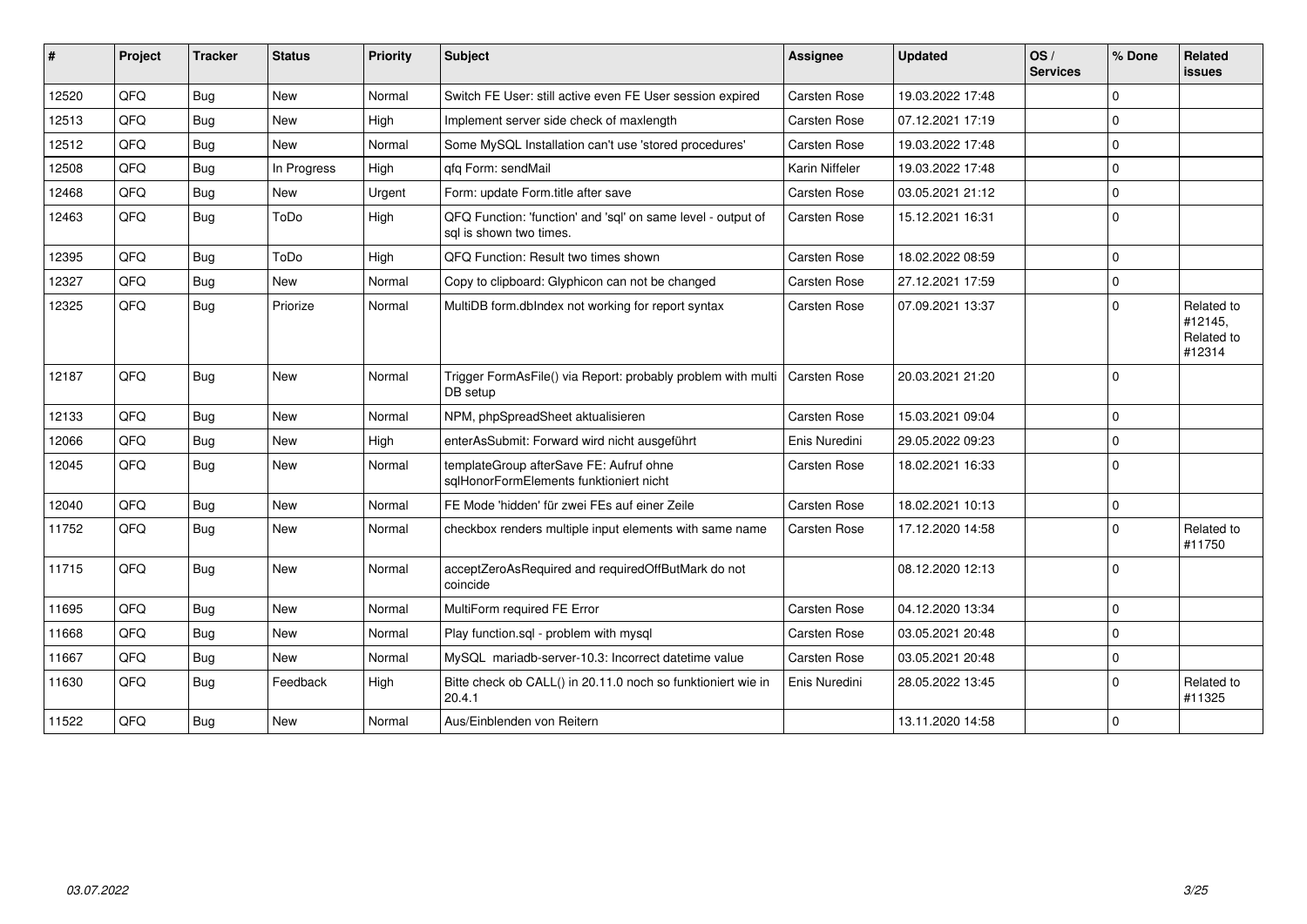| #     | Project | <b>Tracker</b> | <b>Status</b> | <b>Priority</b> | <b>Subject</b>                                                                      | Assignee            | <b>Updated</b>   | OS/<br><b>Services</b> | % Done      | Related<br><b>issues</b>                                                                                                       |
|-------|---------|----------------|---------------|-----------------|-------------------------------------------------------------------------------------|---------------------|------------------|------------------------|-------------|--------------------------------------------------------------------------------------------------------------------------------|
| 11517 | QFQ     | Bug            | In Progress   | Normal          | extraButtonInfo Broken for multiple FormElements                                    | Carsten Rose        | 12.05.2022 13:12 |                        | $\mathbf 0$ | Related to<br>#7890,<br>Related to<br>#3811, Has<br>duplicate<br>#10905, Has<br>duplicate<br>#10553, Has<br>duplicate<br>#6779 |
| 11347 | QFQ     | Bug            | Feedback      | Normal          | If Bedingungen funktionieren nicht korrekt                                          | Christoph Fuchs     | 21.03.2021 20:37 |                        | $\mathbf 0$ |                                                                                                                                |
| 11239 | QFQ     | Bug            | New           | Normal          | Radiobutton (plain): horizontales Rendern abhängig vom<br>Datentyp in der Datenbank | Carsten Rose        | 30.09.2020 18:37 |                        | $\mathbf 0$ |                                                                                                                                |
| 11237 | QFQ     | <b>Bug</b>     | New           | High            | Radiobutton / parameter.buttonClass= btn-default - kein dirty<br>Trigger            | Benjamin Baer       | 03.05.2021 21:12 |                        | 0           | Related to<br>#10766                                                                                                           |
| 11195 | QFQ     | Bug            | <b>New</b>    | Low             | Dynamic Update: Note not updated if new text is empty<br>(v20.4)                    |                     | 25.09.2020 11:14 |                        | $\pmb{0}$   |                                                                                                                                |
| 11057 | QFQ     | <b>Bug</b>     | New           | High            | Checkboxes ohne span.checkmark im Report werden<br>ausgeblendet                     | Benjamin Baer       | 03.05.2021 21:12 |                        | $\mathbf 0$ | Related to<br>#11039                                                                                                           |
| 10937 | QFQ     | <b>Bug</b>     | <b>New</b>    | Normal          | Fehler mit abhängigen Select- Feldern beim Positionieren                            | <b>Carsten Rose</b> | 12.11.2020 23:45 |                        | $\mathbf 0$ |                                                                                                                                |
| 10890 | QFQ     | Bug            | <b>New</b>    | Normal          | AutoCron hangs                                                                      |                     | 20.07.2020 13:56 |                        | $\pmb{0}$   |                                                                                                                                |
| 10766 | QFQ     | <b>Bug</b>     | <b>New</b>    | High            | Radiobutton / parameter.buttonClass=btn-default: dynamic<br>update                  |                     | 03.05.2021 21:12 |                        | $\mathbf 0$ | Related to<br>#11237                                                                                                           |
| 10759 | QFQ     | Bug            | <b>New</b>    | Normal          | emptyMeansNull - Feld falsch aktualisiert                                           |                     | 12.11.2020 23:45 |                        | $\pmb{0}$   |                                                                                                                                |
| 10704 | QFQ     | Bug            | <b>New</b>    | Normal          | wkhtml problem rendering fullCalendar.js / fabric.js >><br>successor: puppeteer     | <b>Carsten Rose</b> | 12.11.2020 23:45 |                        | $\mathbf 0$ | Related to<br>#5024,<br>Related to<br>#4650,<br>Related to<br>#10715                                                           |
| 10661 | QFQ     | Bug            | In Progress   | Normal          | Typo3 Warnungen                                                                     | Carsten Rose        | 07.09.2021 13:23 |                        | $\mathbf 0$ | Related to<br>#12440                                                                                                           |
| 10658 | QFQ     | Bug            | <b>New</b>    | Normal          | processReadOnly broken                                                              | Carsten Rose        | 27.05.2020 17:55 |                        | 0           |                                                                                                                                |
| 10640 | QFQ     | Bug            | <b>New</b>    | High            | TypeAhead Tag: FE editierbar trotz readOnly                                         | <b>Carsten Rose</b> | 03.05.2021 21:12 |                        | $\mathbf 0$ | Related to<br>#7795                                                                                                            |
| 10588 | QFQ     | <b>Bug</b>     | New           | Normal          | typeahed Tag: Doku anpassen                                                         | Carsten Rose        | 12.11.2020 23:45 |                        | $\mathbf 0$ |                                                                                                                                |
| 10508 | QFQ     | <b>Bug</b>     | New           | High            | Multi Form broken on Multi DB Instance                                              | Carsten Rose        | 03.05.2021 21:12 |                        | $\pmb{0}$   |                                                                                                                                |
| 10506 | QFQ     | <b>Bug</b>     | New           | High            | Template Group broken on MultiDB instance                                           | Carsten Rose        | 03.05.2021 21:12 |                        | $\pmb{0}$   | Related to<br>#10505                                                                                                           |
| 10324 | QFQ     | Bug            | New           | Normal          | Excel Export mit Template funktioniert nur, wenn Template<br>vor uid kommt          |                     | 30.03.2020 11:20 |                        | $\pmb{0}$   | Related to<br>#10257                                                                                                           |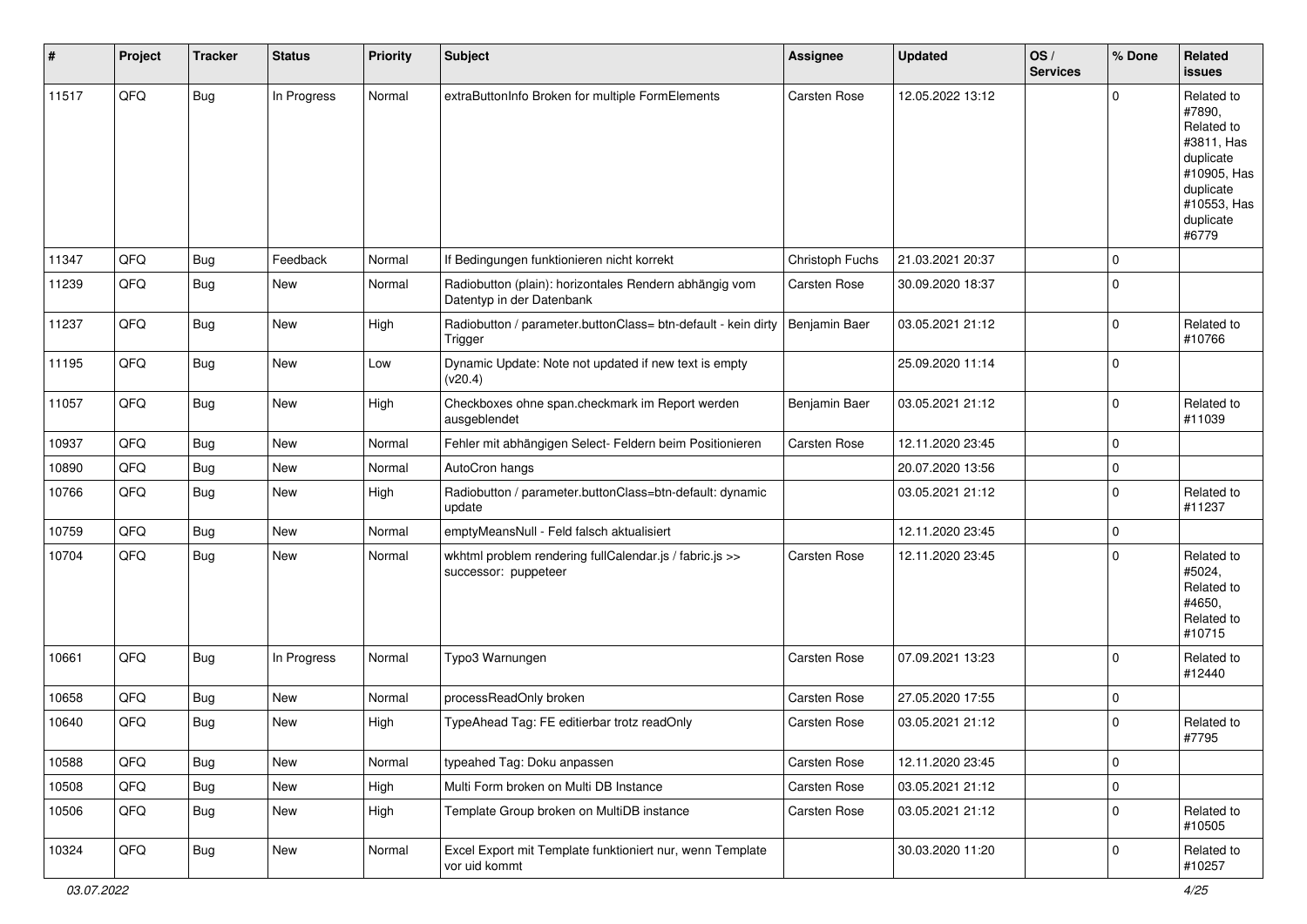| #     | Project | <b>Tracker</b> | <b>Status</b>     | <b>Priority</b> | <b>Subject</b>                                                                                           | Assignee            | <b>Updated</b>   | OS/<br><b>Services</b> | % Done      | Related<br><b>issues</b>                                                |
|-------|---------|----------------|-------------------|-----------------|----------------------------------------------------------------------------------------------------------|---------------------|------------------|------------------------|-------------|-------------------------------------------------------------------------|
| 10322 | QFQ     | <b>Bug</b>     | <b>New</b>        | Normal          | FormElement / Radio: missing column 'enum' >> FE not<br>reported                                         | Carsten Rose        | 07.05.2020 09:37 |                        | $\Omega$    |                                                                         |
| 10082 | QFQ     | Bug            | <b>New</b>        | Normal          | FE.type=SELECT - 'sanatize' Class                                                                        | Carsten Rose        | 07.05.2020 09:36 |                        | $\mathbf 0$ | Related to<br>#10081                                                    |
| 10081 | QFQ     | Bug            | <b>New</b>        | High            | Stale record lock after 'forbidden' character                                                            | <b>Carsten Rose</b> | 03.05.2021 21:12 |                        | $\mathbf 0$ | Related to<br>#10082.<br>Related to<br>#9789                            |
| 9975  | QFQ     | Bug            | Priorize          | Normal          | Dropdown Menu: 'r:3' broken                                                                              | Carsten Rose        | 01.02.2020 10:13 |                        | $\mathbf 0$ |                                                                         |
| 9958  | QFQ     | <b>Bug</b>     | Priorize          | Normal          | Broken subrecord query: no error message                                                                 | <b>Carsten Rose</b> | 05.02.2021 15:15 |                        | $\mathbf 0$ |                                                                         |
| 9947  | QFQ     | <b>Bug</b>     | Priorize          | Normal          | Unwanted error message if missing 'typeAheadSqlPrefetch'                                                 | Carsten Rose        | 01.02.2020 10:13 |                        | $\Omega$    |                                                                         |
| 9898  | QFQ     | <b>Bug</b>     | Feedback          | Normal          | Formular trotz Timeout gespeichert                                                                       | Benjamin Baer       | 01.02.2020 15:56 |                        | $\mathbf 0$ |                                                                         |
| 9862  | QFQ     | Bug            | Priorize          | Normal          | Failed writing to sql mail qfq.log should throw an exception                                             | <b>Carsten Rose</b> | 01.02.2020 10:13 |                        | $\mathbf 0$ |                                                                         |
| 9855  | QFQ     | <b>Bug</b>     | <b>New</b>        | Normal          | <b>Required Check</b>                                                                                    |                     | 01.02.2020 15:56 |                        | $\pmb{0}$   |                                                                         |
| 9834  | QFQ     | Bug            | Priorize          | Normal          | Input elements with tag 'disabled' are missing on<br>form-submit: server option 'processReadOnly' broken | Carsten Rose        | 07.12.2021 16:43 |                        | $\Omega$    | Related to<br>#9691,<br>Related to<br>#5305, Has<br>duplicate<br>#12331 |
| 9783  | QFQ     | <b>Bug</b>     | <b>New</b>        | Normal          | Email with special characters                                                                            | Carsten Rose        | 01.02.2020 23:22 |                        | $\Omega$    |                                                                         |
| 9773  | QFQ     | <b>Bug</b>     | New               | Normal          | form.parameter.formModeGlobal=requiredOff                                                                | Carsten Rose        | 01.02.2020 15:56 |                        | $\pmb{0}$   |                                                                         |
| 9669  | QFQ     | <b>Bug</b>     | Some day<br>maybe | Normal          | Checkbox / Template Group: radio/checkbox visible broken<br>after 'add'                                  | <b>Carsten Rose</b> | 16.06.2021 13:47 |                        | $\mathbf 0$ | Related to<br>#8091                                                     |
| 9535  | QFQ     | Bug            | Feedback          | Normal          | Report:  AS ' vertical' - column to wide - vertical >> rot45,<br>rot <sub>90</sub>                       | Benjamin Baer       | 01.02.2020 15:56 |                        | $\mathbf 0$ |                                                                         |
| 9534  | QFQ     | Bug            | Priorize          | Urgent          | FE.type=upload: 'Unknown Mode: ID"                                                                       | Carsten Rose        | 03.05.2021 21:14 |                        | $\mathbf 0$ | Related to<br>#9532                                                     |
| 9533  | QFQ     | <b>Bug</b>     | <b>New</b>        | Normal          | FE.type=upload: Check in 'beforeSave' if upload is given                                                 | Carsten Rose        | 01.02.2020 23:22 |                        | $\Omega$    | Related to<br>#11523                                                    |
| 9531  | QFQ     | Bug            | <b>New</b>        | High            | FE File: Dynamic Update / modeSql / required detected even<br>it not set                                 | Carsten Rose        | 11.06.2021 20:32 |                        | $\Omega$    | Related to<br>#12398                                                    |
| 9347  | QFQ     | Bug            | <b>New</b>        | High            | FE.type=upload with dynamic show/hidden: required not<br>detected                                        | Carsten Rose        | 12.06.2021 10:40 |                        | $\mathbf 0$ | Related to<br>#5305,<br>Related to<br>#12398                            |
| 9317  | QFQ     | Bug            | New               | Normal          | FE.type=note: with dynamic show/hidden an empty label<br>causes trouble                                  | <b>Carsten Rose</b> | 01.02.2020 23:22 |                        | $\mathbf 0$ |                                                                         |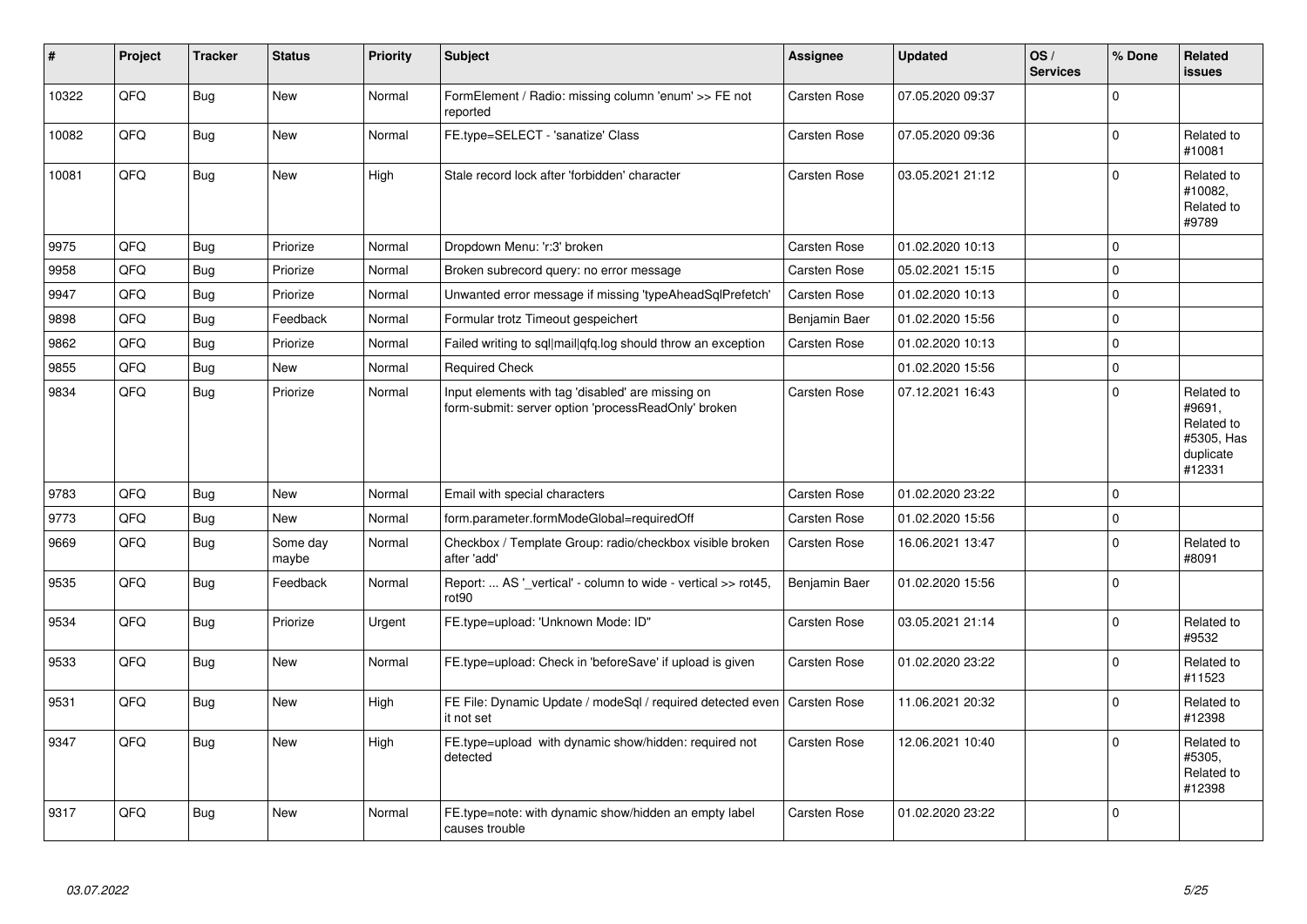| #    | Project | <b>Tracker</b> | <b>Status</b>     | <b>Priority</b> | <b>Subject</b>                                                                 | Assignee            | <b>Updated</b>   | OS/<br><b>Services</b> | % Done      | Related<br><b>issues</b>  |
|------|---------|----------------|-------------------|-----------------|--------------------------------------------------------------------------------|---------------------|------------------|------------------------|-------------|---------------------------|
| 9281 | QFQ     | <b>Bug</b>     | Some day<br>maybe | Normal          | Allow STRICT_TRANS_TABLES                                                      | Carsten Rose        | 02.01.2021 18:43 |                        | $\Omega$    |                           |
| 9177 | QFQ     | <b>Bug</b>     | <b>New</b>        | Normal          | Bug? QFQ tries to save an action FE, which has real<br>existing column name    | <b>Carsten Rose</b> | 01.02.2020 23:22 |                        | $\Omega$    |                           |
| 9173 | QFQ     | Bug            | Priorize          | Urgent          | Stale Record Lock: Firefox                                                     | <b>Carsten Rose</b> | 03.05.2021 21:14 |                        | $\Omega$    | Related to<br>#9789       |
| 9127 | QFQ     | Bug            | <b>New</b>        | Normal          | Error Message: change 'roll over' color - text not readable                    | <b>Carsten Rose</b> | 01.02.2020 23:22 |                        | $\mathbf 0$ |                           |
| 9126 | QFQ     | <b>Bug</b>     | Some day<br>maybe | Normal          | hidden Form elements are present in page source                                |                     | 02.01.2021 18:41 |                        | $\Omega$    |                           |
| 9121 | QFQ     | <b>Bug</b>     | Priorize          | High            | sip links have r and dblndexData set                                           | <b>Carsten Rose</b> | 12.06.2021 10:41 |                        | $\mathbf 0$ |                           |
| 9077 | QFQ     | Bug            | <b>New</b>        | Normal          | typeAheadSql: report broken SQL                                                | <b>Carsten Rose</b> | 29.06.2022 22:35 |                        | $\Omega$    | Related to<br>#4018       |
| 9024 | QFQ     | Bug            | Some day<br>maybe | Normal          | QFQ Einarbeitung                                                               |                     | 01.02.2020 15:56 |                        | $\Omega$    |                           |
| 9020 | QFQ     | Bug            | Some day<br>maybe | Normal          | radio mit buttonClass und dynamicUpdate lassen sich nicht<br>kombinieren       |                     | 11.12.2019 16:01 |                        | $\mathbf 0$ |                           |
| 9013 | QFQ     | Bug            | New               | Normal          | Error in Twig template not handled                                             | <b>Carsten Rose</b> | 20.10.2021 13:43 |                        | $\Omega$    |                           |
| 8891 | QFQ     | <b>Bug</b>     | <b>New</b>        | High            | formSubmitLog: do not log passwords                                            | Enis Nuredini       | 25.03.2022 09:06 |                        | $\mathbf 0$ |                           |
| 8668 | QFQ     | <b>Bug</b>     | <b>New</b>        | High            | Pill disabled: dyamic mode 'hidden' not respected - FE is still<br>required    | Carsten Rose        | 03.05.2021 21:14 |                        | $\Omega$    |                           |
| 8431 | QFQ     | Bug            | New               | High            | autocron.php with wrong path                                                   | <b>Carsten Rose</b> | 03.05.2021 21:14 |                        | $\mathbf 0$ |                           |
| 8316 | QFQ     | Bug            | Feedback          | Normal          | Documentation/Behaviour for Nested Queries and<br>Record-Store confusing       | Nicola Chiapolini   | 20.11.2019 09:14 |                        | $\mathbf 0$ |                           |
| 8106 | QFQ     | Bug            | Some day<br>maybe | Normal          | Dynamic Update: Feld kann nicht auf empty zurückgesetzt<br>werden              | <b>Carsten Rose</b> | 11.12.2019 16:01 |                        | $\Omega$    |                           |
| 8083 | QFQ     | <b>Bug</b>     | <b>New</b>        | High            | FormEditor: primary table list does not respect<br>'indexDb={{indexData:Y}}'   | Carsten Rose        | 03.05.2021 21:14 |                        | $\Omega$    | Has<br>duplicate<br>#6678 |
| 8049 | QFQ     | Bug            | <b>New</b>        | Normal          | FE.type=note, column 'value': text moves some pixel to top<br>after save       | <b>Carsten Rose</b> | 01.02.2020 23:22 |                        | $\mathbf 0$ |                           |
| 8037 | QFQ     | <b>Bug</b>     | Priorize          | Normal          | FE.type=upload (advanced mode): {{slaveId:V}} missing<br>during dynamic update | <b>Carsten Rose</b> | 01.02.2020 10:13 |                        | $\mathbf 0$ |                           |
| 7899 | QFQ     | <b>Bug</b>     | New               | High            | Fe.type=password / retype / required: always complain<br>about missing value   | <b>Carsten Rose</b> | 03.05.2021 21:14 |                        | $\Omega$    |                           |
| 7890 | QFQ     | Bug            | New               | Normal          | FormElement 'required': extraButtonInfo not aligned                            | Carsten Rose        | 11.06.2021 21:17 |                        | $\Omega$    | Related to<br>#11517      |
| 7795 | QFQ     | <b>Bug</b>     | <b>New</b>        | Normal          | Readonly Form: Typeahead-Felder                                                | <b>Carsten Rose</b> | 01.02.2020 23:22 |                        | $\Omega$    | Related to<br>#10640      |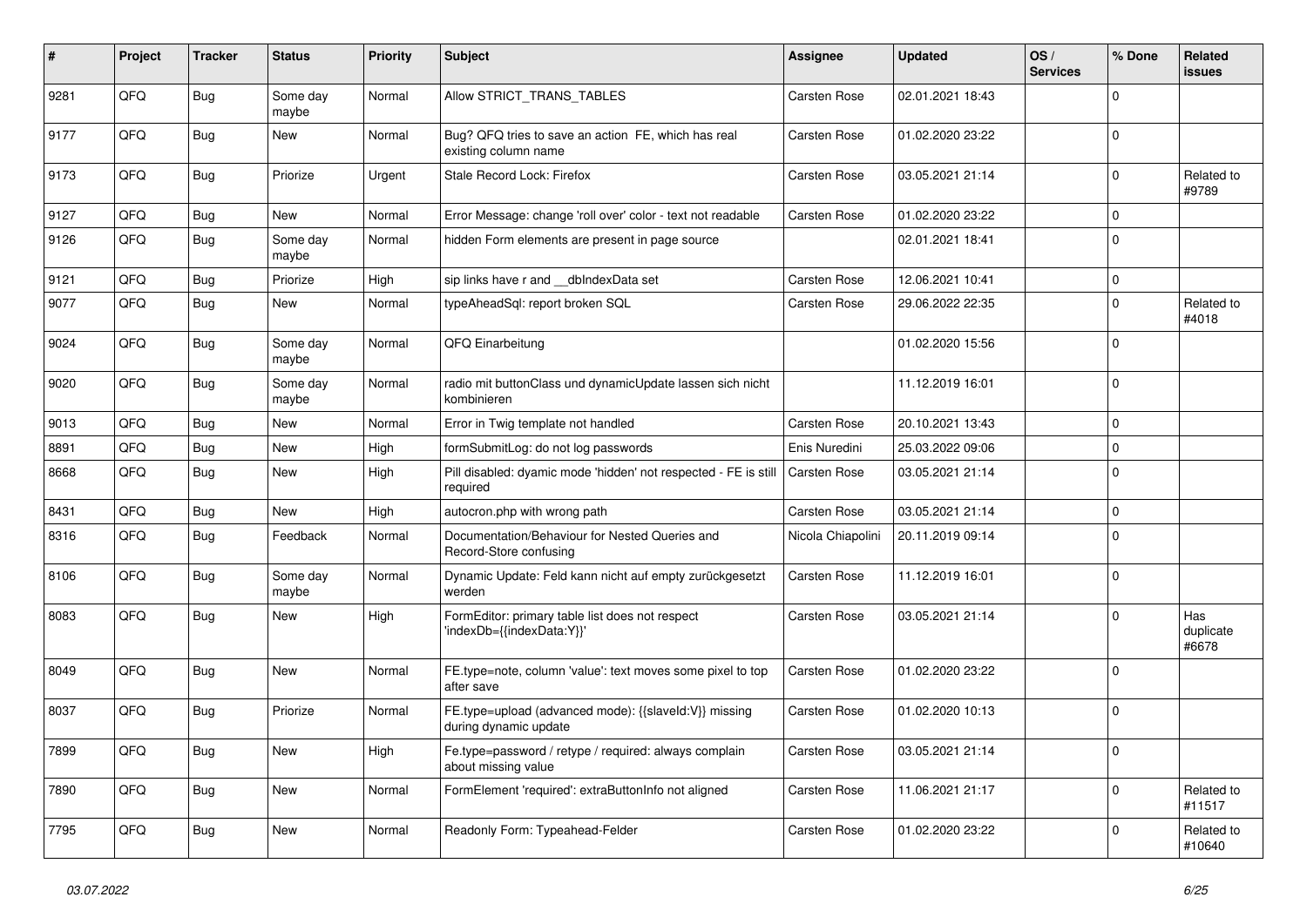| #    | Project | <b>Tracker</b> | <b>Status</b>     | <b>Priority</b> | Subject                                                                                                          | Assignee            | <b>Updated</b>   | OS/<br><b>Services</b> | % Done      | Related<br><b>issues</b> |
|------|---------|----------------|-------------------|-----------------|------------------------------------------------------------------------------------------------------------------|---------------------|------------------|------------------------|-------------|--------------------------|
| 7685 | QFQ     | Bug            | New               | Normal          | Open FormElement from QFQ error message and save<br>modified record: error about missing {{formId:F}}            | <b>Carsten Rose</b> | 01.02.2020 23:22 |                        | $\mathbf 0$ |                          |
| 7656 | QFQ     | Bug            | Priorize          | Normal          | FE with required, 'pattern' and 'extraButtonLock': always<br>complain about missing value                        | Carsten Rose        | 01.02.2020 10:13 |                        | $\mathbf 0$ |                          |
| 7650 | QFQ     | Bug            | New               | High            | Optional do not show 'required' sign on FormElement                                                              | Carsten Rose        | 03.05.2021 21:14 |                        | $\mathbf 0$ |                          |
| 7616 | QFQ     | Bug            | Priorize          | Normal          | Selectlist with Enum & Dynamic Update                                                                            | Carsten Rose        | 01.02.2020 10:13 |                        | $\mathbf 0$ |                          |
| 7574 | QFQ     | Bug            | New               | Normal          | Substitute error: form element not reported / dont parse<br>Form.note                                            | Carsten Rose        | 01.02.2020 23:21 |                        | $\mathbf 0$ |                          |
| 7547 | QFQ     | Bug            | <b>New</b>        | Normal          | Error Message in afterSave: wrong parameter column<br>reported                                                   | Carsten Rose        | 01.02.2020 23:22 |                        | $\mathbf 0$ |                          |
| 7524 | QFQ     | Bug            | <b>New</b>        | Normal          | QFQ throws a 'General Error' if 'fileadmin/protected/log/' is<br>not writeable                                   | Carsten Rose        | 01.02.2020 23:22 |                        | $\mathbf 0$ |                          |
| 7513 | QFQ     | <b>Bug</b>     | <b>New</b>        | Normal          | Radios not correct aligned                                                                                       | Carsten Rose        | 01.02.2020 23:22 |                        | $\mathbf 0$ |                          |
| 7512 | QFQ     | <b>Bug</b>     | New               | Normal          | FE: inputType=number >> 'pattern' is not respected                                                               | Carsten Rose        | 01.02.2020 23:22 |                        | $\mathbf 0$ |                          |
| 7456 | QFQ     | Bug            | Some day<br>maybe | Low             | Todos in Code: solve or make ticket                                                                              | Carsten Rose        | 16.09.2021 15:10 |                        | $\mathbf 0$ |                          |
| 7402 | QFQ     | <b>Bug</b>     | Some day<br>maybe | Normal          | thumbnail cache: outdated picture when permission denied<br>and permission resolved.                             |                     | 01.02.2020 23:20 |                        | $\mathbf 0$ |                          |
| 7281 | QFQ     | <b>Bug</b>     | Some day<br>maybe | Normal          | Subrecords: on large screen separator line too short                                                             |                     | 01.02.2020 23:19 |                        | $\mathbf 0$ |                          |
| 7261 | QFQ     | <b>Bug</b>     | <b>New</b>        | Normal          | Report pathFilename for user without path, only the filename                                                     | <b>Carsten Rose</b> | 01.02.2020 23:21 |                        | $\mathbf 0$ |                          |
| 7219 | QFQ     | Bug            | <b>New</b>        | Normal          | typeSheadSql / typeAheadSqlPrefetch: change to curly<br>braces                                                   | Carsten Rose        | 01.02.2020 23:21 |                        | $\Omega$    |                          |
| 7101 | QFQ     | Bug            | Some day<br>maybe | Normal          | 'form' in SIP and 'report' - breaks                                                                              |                     | 01.02.2020 23:20 |                        | $\mathbf 0$ |                          |
| 7014 | QFQ     | <b>Bug</b>     | <b>New</b>        | Normal          | Sending invalid emails succeeds when<br>debug.redirectAllMailTo is set                                           | <b>Carsten Rose</b> | 01.02.2020 23:21 |                        | $\mathbf 0$ |                          |
| 7002 | QFQ     | Bug            | <b>New</b>        | Normal          | Dynamic Update: row does not disappear / appear                                                                  | Carsten Rose        | 01.02.2020 23:22 |                        | $\mathbf 0$ |                          |
| 6912 | QFQ     | Bug            | <b>New</b>        | Normal          | error Message Var 'deadline' already set in SIP - in Form<br>with FE.value={{deadline:R:::{{deadlinePeriod:Y}}}} | Carsten Rose        | 01.02.2020 23:21 |                        | $\mathbf 0$ |                          |
| 6677 | QFQ     | <b>Bug</b>     | <b>New</b>        | Normal          | Error message FE Action Element: no/wrong FE reference<br>who cause the problem.                                 | Carsten Rose        | 01.02.2020 23:21 |                        | $\mathbf 0$ |                          |
| 6574 | QFQ     | <b>Bug</b>     | Priorize          | Normal          | qfq.log: Fehlermeldung wurde angezeigt, aber nicht geloggt                                                       | Carsten Rose        | 01.02.2020 10:13 |                        | $\mathbf 0$ |                          |
| 6566 | QFQ     | <b>Bug</b>     | Priorize          | Normal          | Link Function 'delete': provided parameter missing on page<br>reload                                             | Benjamin Baer       | 03.01.2022 08:08 |                        | $\mathbf 0$ |                          |
| 6483 | QFQ     | <b>Bug</b>     | New               | Normal          | R Store funktioniert nicht bei 'Report Notation' im FE                                                           | Carsten Rose        | 01.02.2020 23:21 |                        | $\mathsf 0$ |                          |
| 6462 | QFQ     | <b>Bug</b>     | New               | Normal          | File Upload: Nutzlose Fehlermeldung wenn Datei zu gross                                                          | Carsten Rose        | 01.02.2020 23:21 |                        | $\mathbf 0$ | Related to<br>#6139      |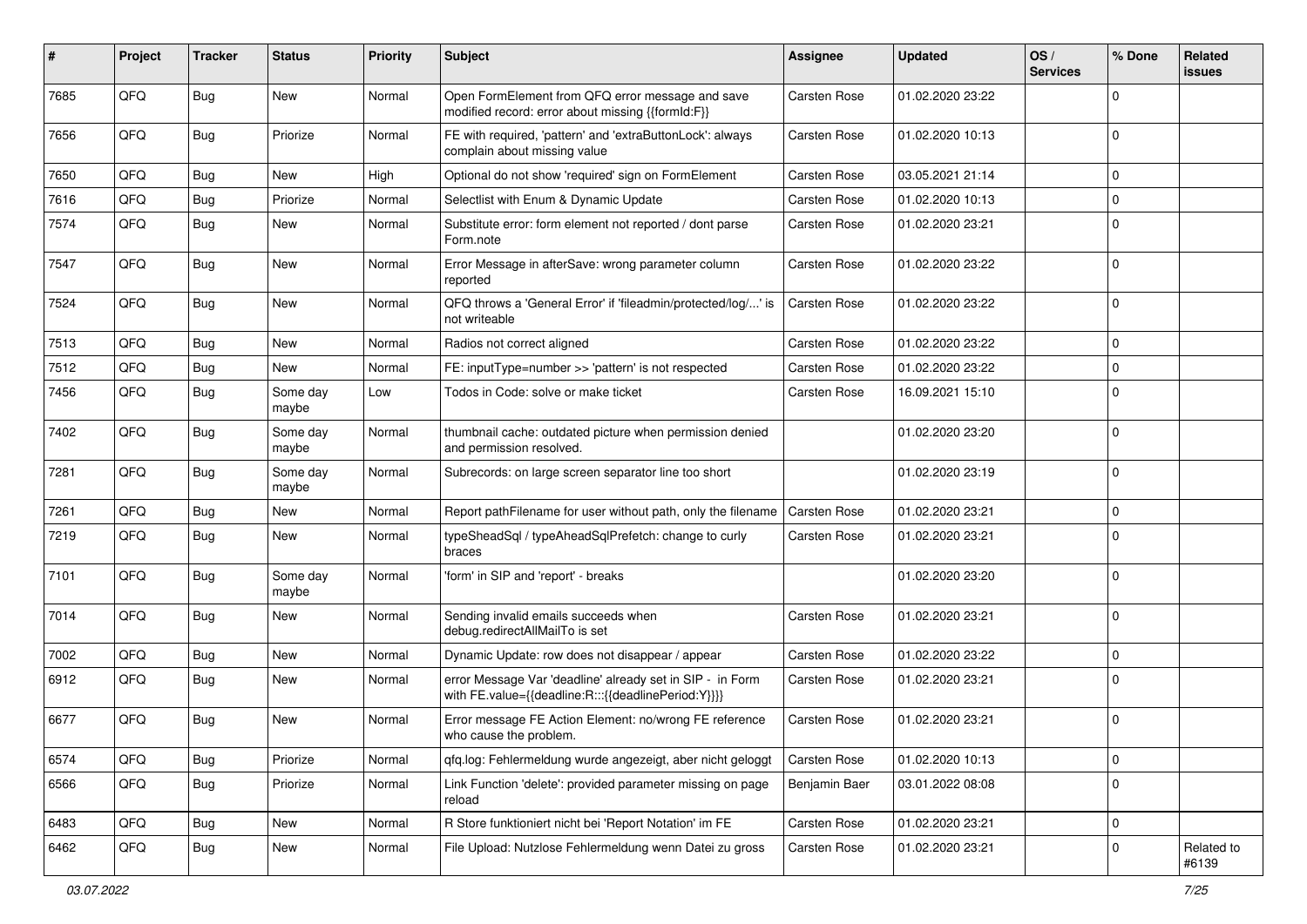| ∦    | Project | <b>Tracker</b> | <b>Status</b>     | <b>Priority</b> | <b>Subject</b>                                                                                                       | Assignee            | <b>Updated</b>   | OS/<br><b>Services</b> | % Done      | Related<br><b>issues</b>                       |
|------|---------|----------------|-------------------|-----------------|----------------------------------------------------------------------------------------------------------------------|---------------------|------------------|------------------------|-------------|------------------------------------------------|
| 6140 | QFQ     | Bug            | Priorize          | Normal          | QFQ DnD Sort: Locked fields                                                                                          | Benjamin Baer       | 21.03.2022 09:56 |                        | $\mathbf 0$ |                                                |
| 6116 | QFQ     | Bug            | Priorize          | High            | value of checkbox not saved                                                                                          | Carsten Rose        | 07.12.2021 17:19 |                        | $\mathbf 0$ |                                                |
| 5991 | QFQ     | <b>Bug</b>     | Some day<br>maybe | Normal          | URLs with ' ' or long parameter are problematic                                                                      | Carsten Rose        | 01.02.2020 23:19 |                        | $\mathbf 0$ |                                                |
| 5877 | QFQ     | <b>Bug</b>     | Some day<br>maybe | Normal          | FE.type=note:bsColumn strange behaviour                                                                              |                     | 01.02.2020 23:19 |                        | $\mathbf 0$ |                                                |
| 5768 | QFQ     | Bug            | Some day<br>maybe | Normal          | '{{pageLanguage:T}}' missing if QFQ is called via api                                                                | Carsten Rose        | 01.02.2020 23:19 |                        | $\mathbf 0$ |                                                |
| 5706 | QFQ     | Bug            | Some day<br>maybe | Normal          | upload: fileDestination needs to be sanatized                                                                        | <b>Carsten Rose</b> | 01.02.2020 23:19 |                        | $\mathbf 0$ |                                                |
| 5576 | QFQ     | Bug            | New               | Normal          | Using MySQL 'DROP' requires privilege - wich is not really<br>necessary.                                             | Carsten Rose        | 01.02.2020 23:21 |                        | $\mathbf 0$ |                                                |
| 5559 | QFQ     | Bug            | <b>New</b>        | Normal          | FE.type = Upload: 'accept' might contain variables                                                                   | Carsten Rose        | 11.05.2020 21:23 |                        | $\mathbf 0$ |                                                |
| 5557 | QFQ     | Bug            | Some day<br>maybe | Normal          | Form load: STORE_RECORD filled, but should be empty                                                                  | Carsten Rose        | 01.02.2020 23:19 |                        | $\mathbf 0$ |                                                |
| 5459 | QFQ     | Bug            | New               | High            | Multi DB: spread system tables between 'QFQ' and<br>'Data'-DB                                                        | <b>Carsten Rose</b> | 03.05.2021 21:14 |                        | $\mathbf 0$ | Related to<br>#4720                            |
| 5305 | QFQ     | <b>Bug</b>     | New               | Normal          | Upload FormElement: nicht disabled by readonly Form                                                                  | Carsten Rose        | 16.06.2021 13:43 |                        | $\mathbf 0$ | Related to<br>#9347,<br>Related to<br>#9834    |
| 5221 | QFQ     | <b>Bug</b>     | <b>New</b>        | High            | Download Dialog: Bleibt stehen in FF wenn Datei<br>automatisch gespeichert wird.                                     | <b>Carsten Rose</b> | 03.05.2021 21:14 |                        | $\mathbf 0$ |                                                |
| 5021 | QFQ     | <b>Bug</b>     | Some day<br>maybe | Normal          | FE.typ=extra - during save displays error 'datum2' already<br>filled in STORE_SIP - the value is stored nevertheless | Carsten Rose        | 01.02.2020 23:19 |                        | $\mathbf 0$ | Related to<br>#3875                            |
| 4771 | QFQ     | <b>Bug</b>     | Some day<br>maybe | Normal          | qfq: select-down-values empty after save (edit-form for<br>program administrators)                                   | <b>Carsten Rose</b> | 01.02.2020 23:20 |                        | $\mathbf 0$ | Related to<br>#4549, Has<br>duplicate<br>#4282 |
| 4756 | QFQ     | <b>Bug</b>     | <b>New</b>        | Normal          | Form dirty even nothing changes                                                                                      | Carsten Rose        | 11.12.2019 16:16 |                        | $\mathbf 0$ |                                                |
| 4659 | QFQ     | Bug            | Some day<br>maybe | Normal          | infoButtonExtra                                                                                                      | Carsten Rose        | 01.02.2020 23:20 |                        | $\mathbf 0$ |                                                |
| 4651 | QFQ     | Bug            | Some day<br>maybe | Normal          | "Loading document" Modal wird angezeigt bei uzhcd type=2   Carsten Rose<br>Ansicht                                   |                     | 01.02.2020 23:20 |                        | $\mathbf 0$ |                                                |
| 4583 | QFQ     | <b>Bug</b>     | Some day<br>maybe | Normal          | Dynamic Update bei TypeAhead Feldern                                                                                 | Carsten Rose        | 01.02.2020 23:19 |                        | $\mathbf 0$ |                                                |
| 4549 | QFG     | Bug            | Some day<br>maybe | Normal          | TemplateGroups: FE.type SELECT loose selected value<br>after save                                                    | Carsten Rose        | 01.02.2020 23:20 |                        | $\mathbf 0$ | Related to<br>#4548,<br>Related to<br>#4771    |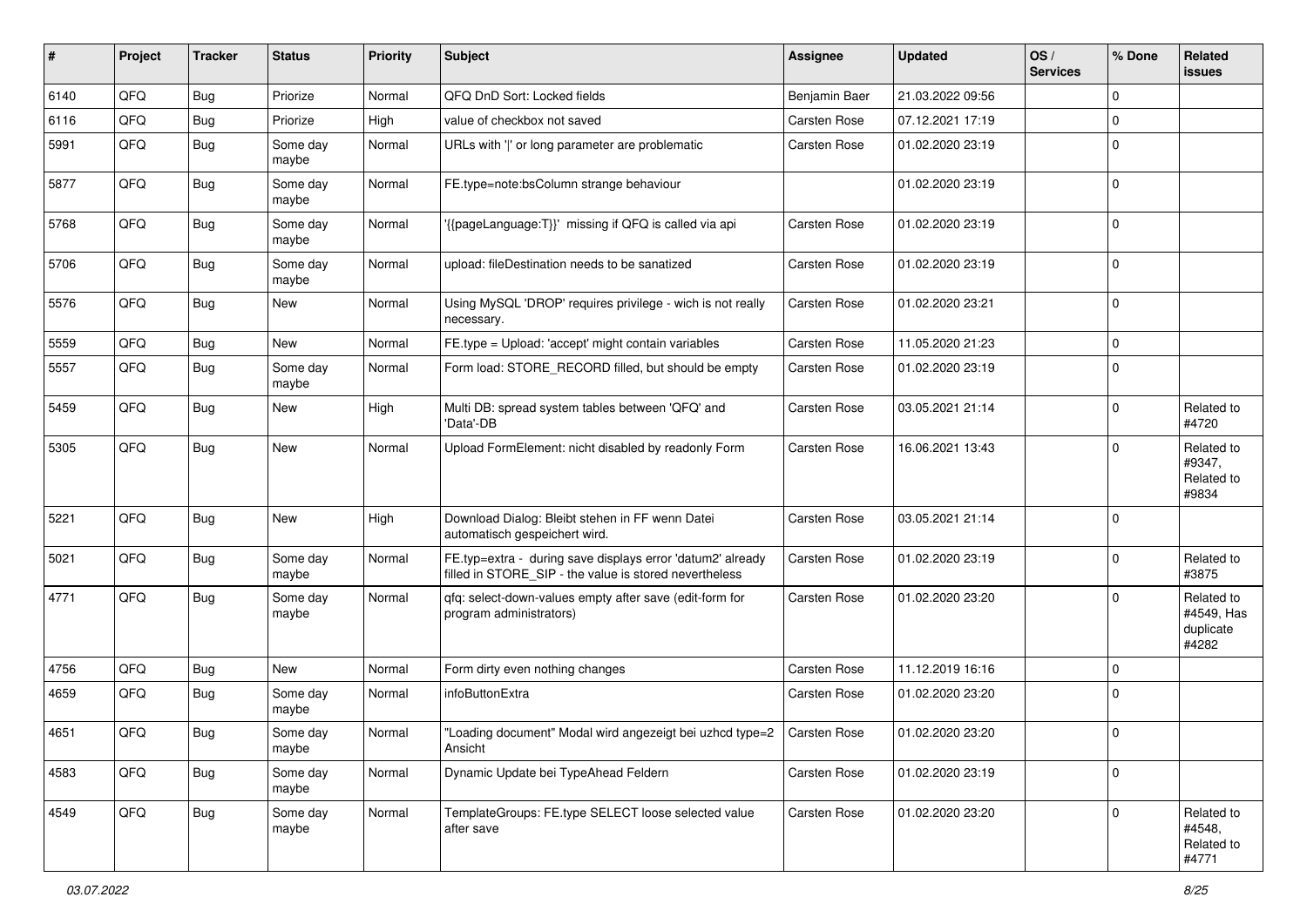| #    | Project | <b>Tracker</b> | <b>Status</b>     | <b>Priority</b> | <b>Subject</b>                                                                                                                                           | Assignee            | <b>Updated</b>   | OS/<br><b>Services</b> | % Done      | Related<br><b>issues</b> |
|------|---------|----------------|-------------------|-----------------|----------------------------------------------------------------------------------------------------------------------------------------------------------|---------------------|------------------|------------------------|-------------|--------------------------|
| 4546 | QFQ     | <b>Bug</b>     | Some day<br>maybe | Normal          | NH: SIP storage is destroyed                                                                                                                             |                     | 01.02.2020 23:20 |                        | $\Omega$    |                          |
| 4528 | QFQ     | Bug            | Some day<br>maybe | Normal          | extraButtonLock mit SQLAhead Bug                                                                                                                         | Carsten Rose        | 01.02.2020 23:19 |                        | $\mathbf 0$ |                          |
| 4457 | QFQ     | <b>Bug</b>     | Priorize          | Normal          | typeahead: pressing return to select an item, saves the form<br>and closes the form.                                                                     | Benjamin Baer       | 03.01.2022 08:01 |                        | $\Omega$    | Related to<br>#4398      |
| 4454 | QFQ     | Bug            | Some day<br>maybe | Normal          | Required Elements: multiple elements in a row - whole row<br>marked if only one input is empty.                                                          | Benjamin Baer       | 01.02.2020 23:20 |                        | $\mathbf 0$ |                          |
| 4441 | QFQ     | <b>Bug</b>     | Some day<br>maybe | Normal          | \$_SERVER Vars sollten nur aus dem Store genommen<br>werden - Code entsprechend anpassen.                                                                |                     | 11.12.2019 16:02 |                        | $\mathbf 0$ |                          |
| 4398 | QFQ     | Bug            | Some day<br>maybe | Normal          | Typeahead: mouse click in a prefilled input opens a single<br>item dropdown with the current value - click on it seems to<br>set the value, not the key. | Benjamin Baer       | 01.02.2020 23:20 |                        | $\Omega$    | Related to<br>#4457      |
| 4328 | QFQ     | <b>Bug</b>     | Some day<br>maybe | Normal          | Error Message: Show FE name/number on problems in FE                                                                                                     | Carsten Rose        | 01.02.2020 23:20 |                        | $\Omega$    |                          |
| 4293 | QFQ     | Bug            | Some day<br>maybe | Normal          | Download broken if token 'd:' is missing - but no error<br>message                                                                                       | Carsten Rose        | 11.12.2019 16:03 |                        | $\mathbf 0$ | Related to<br>#7514      |
| 4279 | QFQ     | <b>Bug</b>     | Some day<br>maybe | High            | config.linkVars lost                                                                                                                                     | <b>Carsten Rose</b> | 03.05.2021 21:14 |                        | $\Omega$    |                          |
| 4138 | QFQ     | <b>Bug</b>     | Some day<br>maybe | Normal          | style fehlt                                                                                                                                              |                     | 11.12.2019 16:03 |                        | $\mathbf 0$ |                          |
| 4122 | QFQ     | <b>Bug</b>     | Some day<br>maybe | Normal          | file: Render Mode hat keinen Effekt                                                                                                                      |                     | 11.12.2019 16:03 |                        | $\Omega$    |                          |
| 4092 | QFQ     | <b>Bug</b>     | Some day<br>maybe | Normal          | 1) Logging verbessern wann welches FE warum ausgefuehrt   Carsten Rose<br>wird, 2) Documentation: Best Practice Template Group                           |                     | 01.02.2020 23:19 |                        | $\mathbf 0$ | Related to<br>#3504      |
| 4008 | QFQ     | Bug            | Some day<br>maybe | Normal          | FormElemen.type=sendmail: wrong 'TO' if 'real<br>name <rea@mail.to>' is used</rea@mail.to>                                                               | Carsten Rose        | 11.12.2019 16:03 |                        | $\Omega$    |                          |
| 3895 | QFQ     | <b>Bug</b>     | Some day<br>maybe | Normal          | typeahead pedantic: on lehrkredit Idap webpass - if only one<br>person is in dropdown, such person can't be selected                                     | Carsten Rose        | 11.12.2019 16:03 |                        | $\Omega$    |                          |
| 3882 | QFQ     | <b>Bug</b>     | Some day<br>maybe | Normal          | templateGroup: disable 'add' if limit is reached - funktioniert<br>nicht wenn bereits records existierten                                                | <b>Carsten Rose</b> | 11.12.2019 16:03 |                        | $\Omega$    |                          |
| 3811 | QFQ     | Bug            | Some day<br>maybe | Normal          | Dynamic Update: extraButtonInfo - Text aktualisieren                                                                                                     | <b>Carsten Rose</b> | 11.12.2019 16:03 |                        | $\mathbf 0$ | Related to<br>#11517     |
| 3782 | QFQ     | <b>Bug</b>     | Priorize          | Normal          | Bei fehlerhafter Eingabe (z.B. Datum) sollte das erwartete<br>Format angezeigt werden                                                                    | <b>Carsten Rose</b> | 01.02.2020 10:13 |                        | $\Omega$    |                          |
| 3750 | QFQ     | <b>Bug</b>     | Some day<br>maybe | Normal          | FE in a row: if one violates check, all are red                                                                                                          | Carsten Rose        | 11.12.2019 16:03 |                        | $\Omega$    |                          |
| 3682 | QFQ     | Bug            | Some day<br>maybe | Normal          | Dynamic update: Radio buttons                                                                                                                            | <b>Carsten Rose</b> | 11.12.2019 16:02 |                        | $\Omega$    |                          |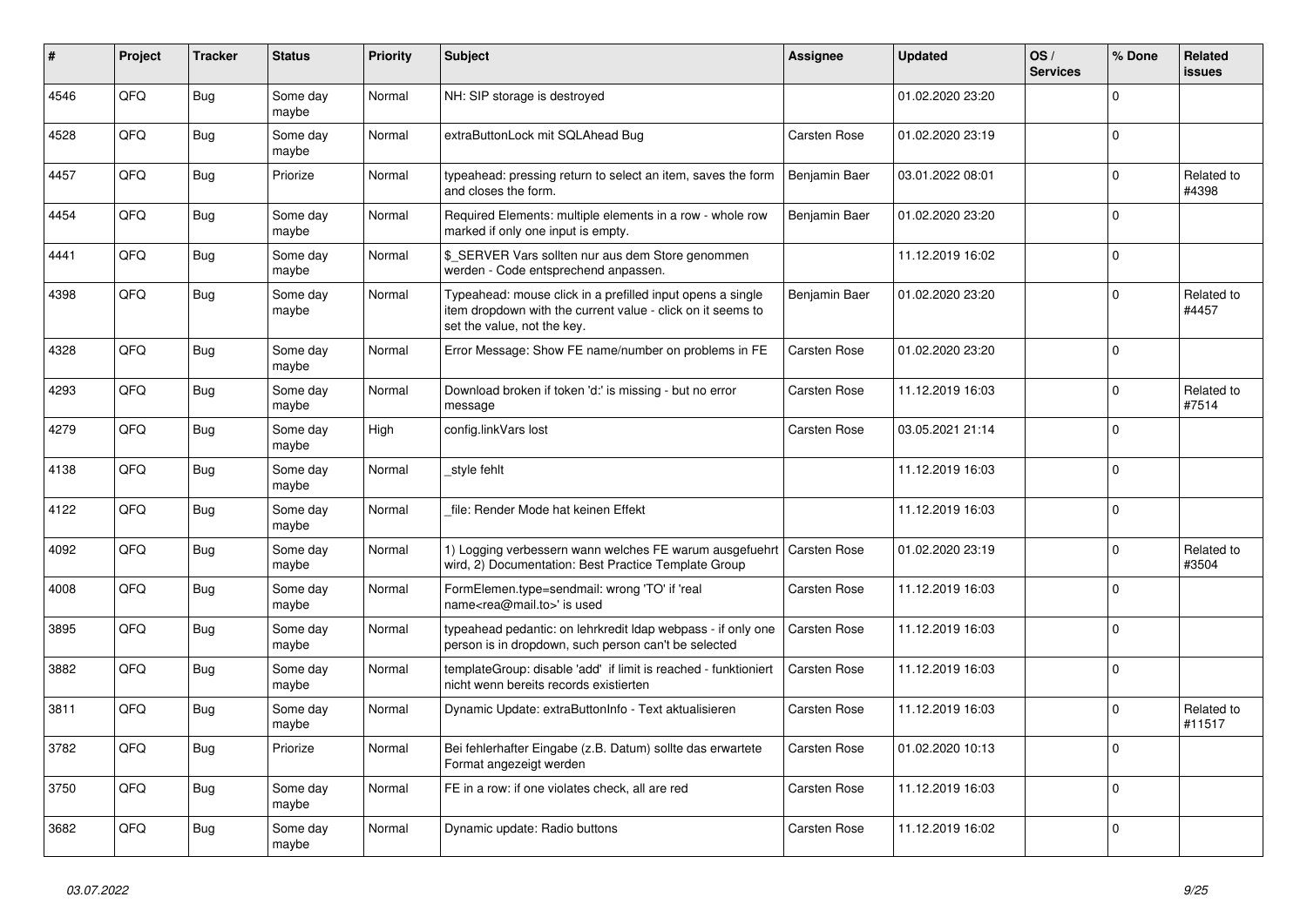| #     | Project | <b>Tracker</b> | <b>Status</b>     | <b>Priority</b> | Subject                                                                                                                       | <b>Assignee</b>     | <b>Updated</b>   | OS/<br><b>Services</b> | % Done      | Related<br><b>issues</b>                                               |
|-------|---------|----------------|-------------------|-----------------|-------------------------------------------------------------------------------------------------------------------------------|---------------------|------------------|------------------------|-------------|------------------------------------------------------------------------|
| 3588  | QFQ     | <b>Bug</b>     | Some day<br>maybe | Normal          | templateGroup: versteckte Elemente werden weiterhin<br>gespeichert.                                                           | <b>Carsten Rose</b> | 11.12.2019 16:02 |                        | $\mathbf 0$ |                                                                        |
| 3570  | QFQ     | Bug            | Some day<br>maybe | High            | Formular mit prmitnew permitEdit=Always wird nicht<br>aufgerufen (ist leer)                                                   | <b>Carsten Rose</b> | 03.05.2021 21:14 |                        | $\mathbf 0$ |                                                                        |
| 3547  | QFQ     | Bug            | <b>New</b>        | Normal          | FE of type 'note' causes writing of empty fields.                                                                             | Carsten Rose        | 01.02.2020 23:21 |                        | $\mathbf 0$ |                                                                        |
| 3349  | QFQ     | <b>Bug</b>     | Some day<br>maybe | Normal          | config.qfq.ini: a) vertraegt keine '=' im Value (z.B. Passwort),<br>b) Values sollten in ticks einschliessbar sein (spaces, ) | Carsten Rose        | 11.12.2019 16:02 |                        | $\mathbf 0$ |                                                                        |
| 3130  | QFQ     | Bug            | Some day<br>maybe | Normal          | Debug Info's nicht korrekt nach 'New > Save'.                                                                                 | <b>Carsten Rose</b> | 11.12.2019 16:03 |                        | $\mathbf 0$ | Related to<br>#3253                                                    |
| 3109  | QFQ     | Bug            | Some day<br>maybe | High            | RealUrl: Links werden nicht korrekt gerendert                                                                                 | Carsten Rose        | 03.05.2021 21:14 |                        | $\mathbf 0$ |                                                                        |
| 3061  | QFQ     | Bug            | Some day<br>maybe | High            | winstitute: mysql connection durcheinander - nmhp17<br>(ag7)/QFQ arbeitet mit DB/Tabellen von biostat.                        | <b>Carsten Rose</b> | 03.05.2021 21:14 |                        | $\mathbf 0$ |                                                                        |
| 2643  | QFQ     | Bug            | Some day<br>maybe | Normal          | Zend / PHP Webinars anschauen                                                                                                 | <b>Carsten Rose</b> | 01.02.2020 15:56 |                        | $\mathbf 0$ |                                                                        |
| 2063  | QFQ     | Bug            | Some day<br>maybe | Normal          | Pills auf 'inaktiv' setzen falls keine Element auf dem Pill<br>sichtbar sind.                                                 | Benjamin Baer       | 11.12.2019 16:03 |                        | $\mathbf 0$ | Related to<br>#3752                                                    |
| 13572 | QFQ     | Feature        | Feedback          | Normal          | Form Load: misleading error message on trying to load non<br>existent primary record                                          | Enis Nuredini       | 16.05.2022 23:16 |                        | 100         |                                                                        |
| 12632 | QFQ     | Feature        | New               | Normal          | TinyMCE: Prepare CSS classes for images                                                                                       | Carsten Rose        | 04.06.2021 14:35 |                        | 100         | Blocked by<br>#12186                                                   |
| 12584 | QFQ     | Feature        | Feedback          | Normal          | T3 v10 migration script: replace alias-patterns (v11)                                                                         | Carsten Rose        | 28.05.2022 11:12 |                        | 100         |                                                                        |
| 10115 | QFQ     | Feature        | New               | Normal          | TypeAhead: static list                                                                                                        | <b>Carsten Rose</b> | 26.02.2020 16:42 |                        | 100         |                                                                        |
| 3402  | QFQ     | Feature        | Some day<br>maybe | Normal          | Syntax Highlighting via CodeMirror                                                                                            | Carsten Rose        | 11.12.2019 16:02 |                        | 100         | Related to<br>#3207                                                    |
| 13330 | QFQ     | Feature        | In Progress       | Normal          | Multi Form: Upload                                                                                                            | Carsten Rose        | 07.11.2021 12:40 |                        | 50          | Related to<br>#9706                                                    |
| 12440 | QFQ     | Feature        | In Progress       | Normal          | Typo3 V10 upgrade (durchfuehren und testen)                                                                                   | <b>Carsten Rose</b> | 21.03.2022 09:53 |                        | 50          | Related to<br>#12357,<br>Related to<br>#12067,<br>Related to<br>#10661 |
| 8522  | QFQ     | Feature        | Some day<br>maybe | Normal          | build QFQ - npm warnings                                                                                                      | Benjamin Baer       | 01.02.2020 23:19 |                        | 50          |                                                                        |
| 6609  | QFQ     | Feature        | New               | Normal          | Formlet: JSON API erweitern                                                                                                   | Carsten Rose        | 01.02.2020 23:21 |                        | 50          |                                                                        |
| 9517  | QFQ     | Feature        | In Progress       | High            | Input multiple tags with typeahead                                                                                            | Carsten Rose        | 03.05.2021 21:14 |                        | 40          | Related to<br>#10150                                                   |
| 10793 | QFG     | Feature        | In Progress       | Normal          | <b>Update NPM Packages</b>                                                                                                    | Carsten Rose        | 07.09.2021 13:25 |                        | $30\,$      |                                                                        |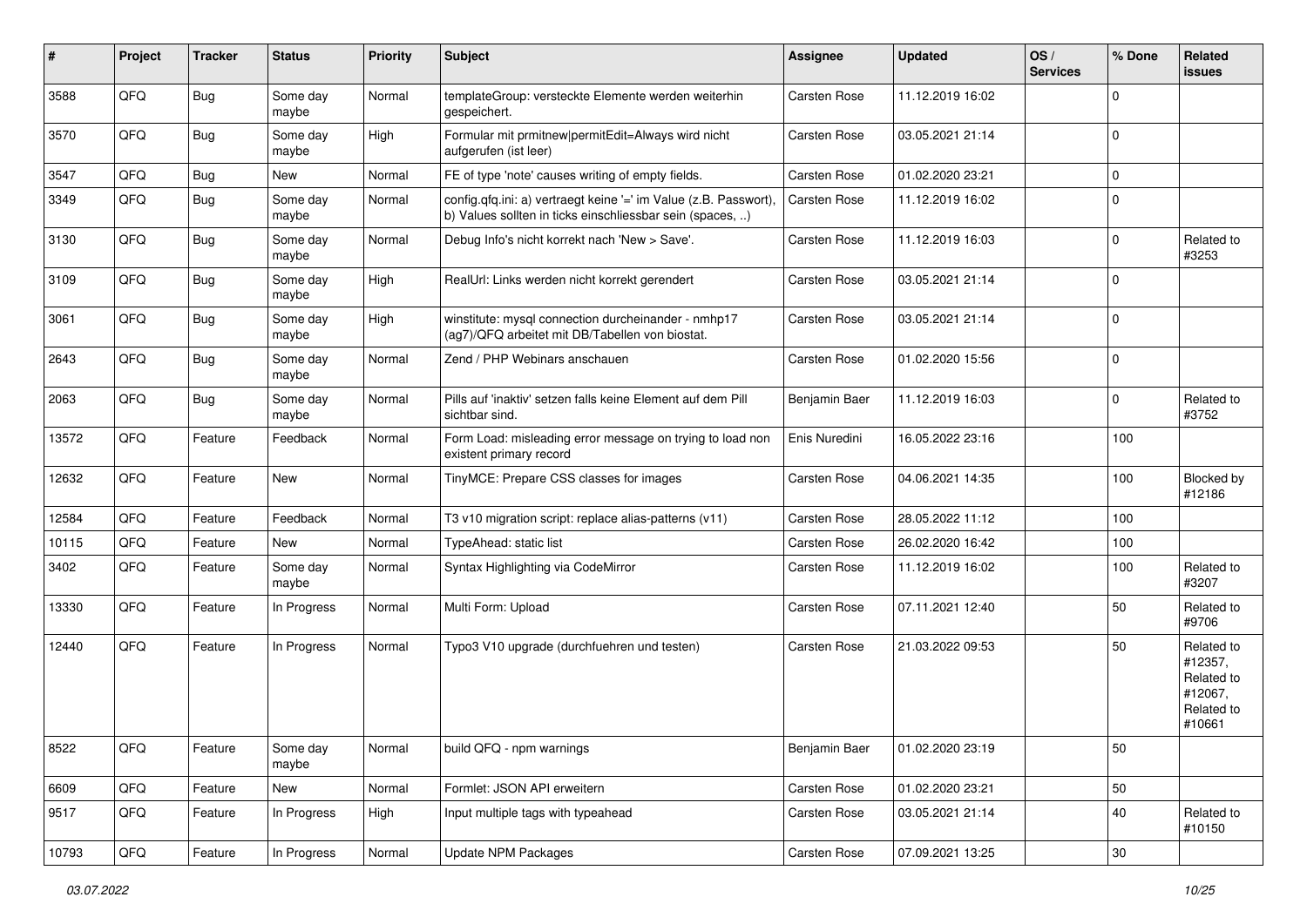| $\vert$ # | Project | <b>Tracker</b> | <b>Status</b>     | <b>Priority</b> | <b>Subject</b>                                            | Assignee               | <b>Updated</b>   | OS/<br><b>Services</b> | % Done      | Related<br>issues                                                                                                                                                     |
|-----------|---------|----------------|-------------------|-----------------|-----------------------------------------------------------|------------------------|------------------|------------------------|-------------|-----------------------------------------------------------------------------------------------------------------------------------------------------------------------|
| 1623      | QFQ     | Feature        | Some day<br>maybe | Normal          | RealURL                                                   |                        | 11.12.2019 16:03 |                        | 30          |                                                                                                                                                                       |
| 14376     | QFQ     | Feature        | New               | Normal          | QFQ Bootstrap: if missing, create stored procedures       | Enis Nuredini          | 19.06.2022 16:37 |                        | $\mathbf 0$ |                                                                                                                                                                       |
| 14371     | QFQ     | Feature        | Priorize          | Normal          | <b>LDAP via REPORT</b>                                    | Carsten Rose           | 19.06.2022 16:37 |                        | 0           |                                                                                                                                                                       |
| 14320     | QFQ     | Feature        | ToDo              | Normal          | Allow specific HTML Tags and Attributes: general, TinyMCE | Enis Nuredini          | 17.06.2022 10:44 |                        | $\pmb{0}$   | Related to<br>#12664,<br>Related to<br>#12039,<br>Related to<br>#11702,<br>Related to<br>#7239,<br>Related to<br>#3708,<br>Related to<br>#3646,<br>Related to<br>#880 |
| 14290     | QFQ     | Feature        | Priorize          | Normal          | FormEditor: Show Table Definition                         | Carsten Rose           | 19.06.2022 16:37 |                        | $\mathbf 0$ |                                                                                                                                                                       |
| 14227     | QFQ     | Feature        | New               | Normal          | Selenium Konkurrenz: cypress.io                           | Enis Nuredini          | 28.05.2022 11:02 |                        | $\mathsf 0$ |                                                                                                                                                                       |
| 14187     | QFQ     | Feature        | <b>New</b>        | High            | qfq.log: show current URL                                 | Carsten Rose           | 28.05.2022 11:02 |                        | $\mathbf 0$ | Related to<br>#13933,<br>Related to<br>#12532,<br>Related to<br>#11893                                                                                                |
| 14185     | QFQ     | Feature        | New               | Normal          | External/Autocron.php - better suitable directory         | Support: System        | 28.05.2022 11:03 |                        | $\mathbf 0$ |                                                                                                                                                                       |
| 14090     | QFQ     | Feature        | New               | Normal          | Nützliche _script funktionen                              | Carsten Rose           | 28.05.2022 11:03 |                        | $\mathbf 0$ |                                                                                                                                                                       |
| 14028     | QFQ     | Feature        | New               | Normal          | Required notification: visual nicer                       | Enis Nuredini          | 28.05.2022 11:01 |                        | 0           |                                                                                                                                                                       |
| 13945     | QFQ     | Feature        | New               | Normal          | As _link: content before/after link                       | Enis Nuredini          | 28.05.2022 11:01 |                        | $\mathbf 0$ | Related to<br>#12262                                                                                                                                                  |
| 13900     | QFQ     | Feature        | Priorize          | Normal          | Selenium: Check das Cookie/PDF funktioniert               | Enis Nuredini          | 25.03.2022 12:45 |                        | $\mathbf 0$ |                                                                                                                                                                       |
| 13843     | QFQ     | Feature        | New               | Normal          | Create JWT via QFQ                                        | Carsten Rose           | 19.03.2022 17:42 |                        | 0           |                                                                                                                                                                       |
| 13841     | QFQ     | Feature        | New               | Normal          | Create PDF via iText - evaluate                           | Carsten Rose           | 19.03.2022 17:42 |                        | $\pmb{0}$   |                                                                                                                                                                       |
| 13757     | QFQ     | Feature        | New               | High            | QR / Bar-Code Plugin                                      | Enis Nuredini          | 19.03.2022 17:43 |                        | 0           |                                                                                                                                                                       |
| 13700     | QFQ     | Feature        | New               | Normal          | Redesign qfq.io Seite                                     | Carsten Rose           | 19.03.2022 17:43 |                        | $\pmb{0}$   |                                                                                                                                                                       |
| 13609     | QFQ     | Feature        | New               | Normal          | QFQ Introduction: Seite aufloesen                         | Philipp<br>Gröbelbauer | 28.05.2022 11:02 |                        | $\pmb{0}$   |                                                                                                                                                                       |
| 13608     | QFQ     | Feature        | Some day<br>maybe | Normal          | Automatic Browser Language Redirect                       | Enis Nuredini          | 17.06.2022 08:35 |                        | $\pmb{0}$   |                                                                                                                                                                       |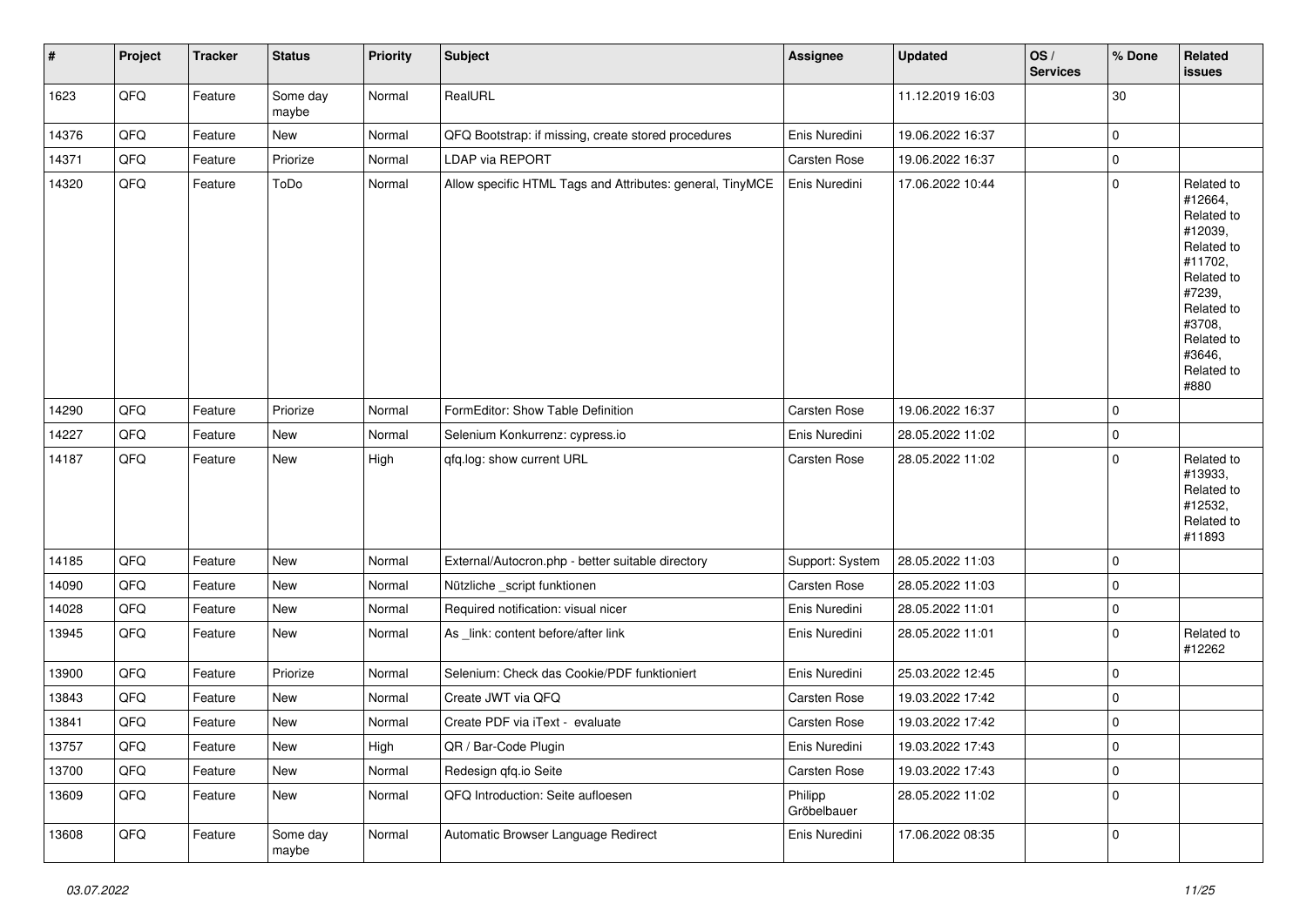| $\vert$ # | Project | <b>Tracker</b> | <b>Status</b>              | <b>Priority</b> | <b>Subject</b>                                                                                                                        | Assignee      | <b>Updated</b>   | OS/<br><b>Services</b> | % Done      | Related<br><b>issues</b>                                               |
|-----------|---------|----------------|----------------------------|-----------------|---------------------------------------------------------------------------------------------------------------------------------------|---------------|------------------|------------------------|-------------|------------------------------------------------------------------------|
| 13566     | QFQ     | Feature        | Ready to sync<br>(develop) | Normal          | Delete config-example.qfq.php file                                                                                                    | Carsten Rose  | 23.12.2021 09:25 |                        | $\mathbf 0$ |                                                                        |
| 13467     | QFQ     | Feature        | New                        | Normal          | ChangeLog Generator                                                                                                                   | Carsten Rose  | 19.03.2022 17:46 |                        | $\mathbf 0$ | Related to<br>#11460                                                   |
| 13354     | QFQ     | Feature        | <b>New</b>                 | Normal          | Using Websocket in QFQ                                                                                                                | Carsten Rose  | 10.11.2021 15:47 |                        | $\mathbf 0$ |                                                                        |
| 12679     | QFQ     | Feature        | <b>New</b>                 | Normal          | tablesorter: custom column width                                                                                                      | Carsten Rose  | 16.06.2021 11:10 |                        | $\mathbf 0$ |                                                                        |
| 12664     | QFQ     | Feature        | <b>New</b>                 | Normal          | TinyMCE: report/remove malicous HTML/JS Code                                                                                          | Carsten Rose  | 19.03.2022 17:47 |                        | $\mathbf 0$ | Related to<br>#14320                                                   |
| 12630     | QFQ     | Feature        | In Progress                | Normal          | Input: date[time]: min / max values                                                                                                   | Enis Nuredini | 20.06.2022 18:31 |                        | $\mathbf 0$ | Related to<br>#10096,<br>Related to<br>#14302,<br>Related to<br>#14303 |
| 12611     | QFQ     | Feature        | Some day<br>maybe          | Normal          | Refactoring: Bootstrap with Lazy Loading                                                                                              | Carsten Rose  | 08.06.2022 10:37 |                        | $\mathbf 0$ | Related to<br>#12490,<br>Related to<br>#10013.<br>Related to<br>#7732  |
| 12603     | QFQ     | Feature        | <b>New</b>                 | Normal          | Dropdown (Select), Radio, checkbox:<br>itemListAlways={{!SELECT key, value}}                                                          | Carsten Rose  | 19.03.2022 17:47 |                        | $\mathbf 0$ |                                                                        |
| 12556     | QFQ     | Feature        | <b>New</b>                 | Normal          | Pills Title: colored = static or dynamic on allrequiredgiven                                                                          | Benjamin Baer | 19.03.2022 17:49 |                        | $\mathbf 0$ |                                                                        |
| 12544     | QFQ     | Feature        | <b>New</b>                 | High            | a) ' AS _link' new also as ' AS _format', b) sortierung via<br>'display: none;', c) '_format' benoeitgt nicht zwingend<br>u/U/p/m/z/d | Carsten Rose  | 14.12.2021 16:03 |                        | $\mathbf 0$ |                                                                        |
| 12532     | QFQ     | Feature        | New                        | High            | SIP-Parameter bei Seitenaufruf in Browser-Console<br>anzeigen                                                                         | Carsten Rose  | 07.12.2021 17:19 |                        | $\mathbf 0$ | Related to<br>#11893,<br>Related to<br>#14187                          |
| 12504     | QFQ     | Feature        | Priorize                   | Normal          | sql.log: report fe.id                                                                                                                 | Carsten Rose  | 05.05.2021 22:09 |                        | $\Omega$    |                                                                        |
| 12503     | QFQ     | Feature        | Priorize                   | Normal          | Detect dangerous UPDATE statement with missing WHERE                                                                                  | Carsten Rose  | 05.05.2021 22:09 |                        | $\mathbf 0$ |                                                                        |
| 12490     | QFQ     | Feature        | New                        | Normal          | Loading Plugins in QFQ - see what tinymce does. (lazy<br>loading)                                                                     | Benjamin Baer | 08.06.2022 10:37 |                        | $\mathbf 0$ | Related to<br>#12611,<br>Related to<br>#10013,<br>Related to<br>#7732  |
| 12480     | QFQ     | Feature        | <b>New</b>                 | Normal          | If QFQ upgrade is running, block further request                                                                                      | Carsten Rose  | 03.05.2021 20:45 |                        | $\mathbf 0$ |                                                                        |
| 12477     | QFQ     | Feature        | New                        | Normal          | Support for refactoring: Form, FormElement, diverse<br>Tabellen/Spalten, tt-content Records                                           | Carsten Rose  | 03.05.2021 20:45 |                        | $\mathbf 0$ |                                                                        |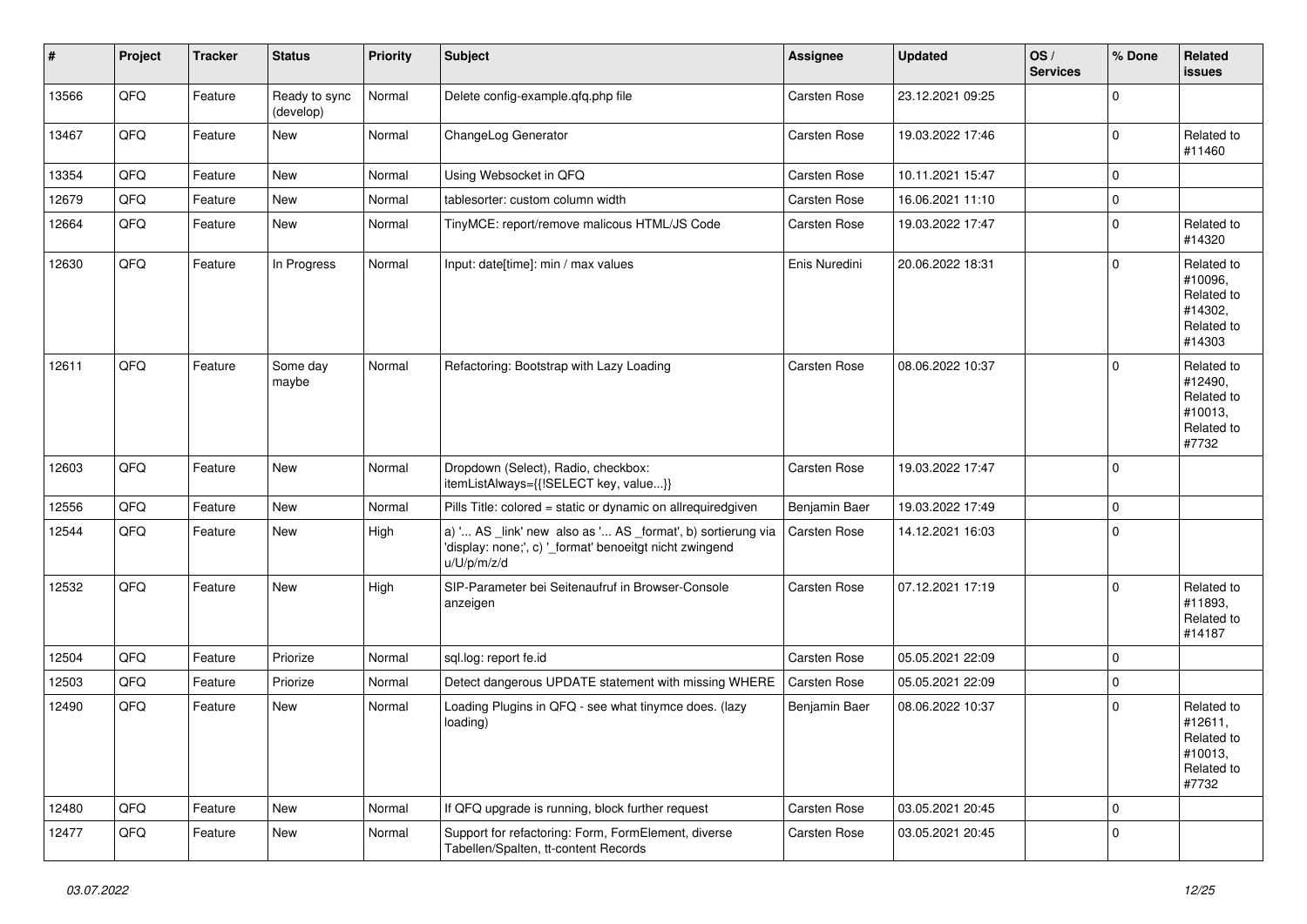| #     | Project | <b>Tracker</b> | <b>Status</b>     | <b>Priority</b> | <b>Subject</b>                                                                                                      | Assignee      | <b>Updated</b>   | OS/<br><b>Services</b> | % Done      | Related<br><b>issues</b>                                                    |
|-------|---------|----------------|-------------------|-----------------|---------------------------------------------------------------------------------------------------------------------|---------------|------------------|------------------------|-------------|-----------------------------------------------------------------------------|
| 12476 | QFQ     | Feature        | New               | Normal          | clearMe: a) should trigger 'dirty', b) sticky on textarea resize                                                    | Benjamin Baer | 04.01.2022 08:40 |                        | $\mathbf 0$ | Related to<br>#9528                                                         |
| 12474 | QFQ     | Feature        | <b>New</b>        | Normal          | Check BaseConfigURL if it is given and the the last char is '/'                                                     | Carsten Rose  | 03.05.2021 20:45 |                        | $\Omega$    |                                                                             |
| 12465 | QFQ     | Feature        | New               | Normal          | QFQ Function: use in FE to fill StoreRecord                                                                         | Carsten Rose  | 05.05.2021 21:58 |                        | $\mathbf 0$ |                                                                             |
| 12452 | QFQ     | Feature        | Priorize          | Normal          | BaseURL: alsways with '/' at the end                                                                                | Carsten Rose  | 19.06.2022 13:45 |                        | $\pmb{0}$   | Related to<br>#10782                                                        |
| 12439 | QFQ     | Feature        | In Progress       | Normal          | TinyMCE Paste from Word & Character Count/Limit                                                                     | Carsten Rose  | 05.05.2021 22:15 |                        | $\pmb{0}$   |                                                                             |
| 12413 | QFQ     | Feature        | New               | Normal          | STORE_TYPO3: enhance for {{be_users.email:T}},<br>{{fe users.email:T}}                                              | Carsten Rose  | 03.05.2021 20:45 |                        | $\mathbf 0$ | Related to<br>#12412.<br>Related to<br>#10012                               |
| 12412 | QFQ     | Feature        | New               | Normal          | Action/Escape qualifier 'e' (empty), '0': if given, an empty<br>string (or '0') will be treated as 'not found'      | Carsten Rose  | 08.05.2021 09:40 |                        | $\Omega$    | Related to<br>#12413,<br>Related to<br>#10012                               |
| 12400 | QFQ     | Feature        | New               | Normal          | Tutorial ist in QFQ Doku, Wird in der Suche gefunden, es<br>gibt aber kein Menupunkt - Inhalt ueberpruefen          | Carsten Rose  | 03.05.2021 20:45 |                        | $\mathbf 0$ |                                                                             |
| 12337 | QFQ     | Feature        | Some day<br>maybe | Normal          | Database.php: better caching                                                                                        | Carsten Rose  | 16.09.2021 15:10 |                        | $\mathbf 0$ |                                                                             |
| 12330 | QFQ     | Feature        | New               | Normal          | Copy to input field / text area / TinyMCE                                                                           | Carsten Rose  | 07.04.2021 09:01 |                        | $\pmb{0}$   |                                                                             |
| 12315 | QFQ     | Feature        | Some day<br>maybe | Normal          | Form History (Diffs) / Backups                                                                                      | Carsten Rose  | 16.09.2021 15:10 |                        | $\mathbf 0$ |                                                                             |
| 12269 | QFQ     | Feature        | <b>New</b>        | Normal          | 2FA - Login                                                                                                         | Carsten Rose  | 03.05.2021 20:45 |                        | $\pmb{0}$   |                                                                             |
| 12262 | QFQ     | Feature        | ToDo              | Normal          | Form buttons on top: more customable                                                                                | Enis Nuredini | 17.06.2022 10:44 |                        | $\mathbf 0$ | Related to<br>#13945, Has<br>duplicate<br>#4046, Has<br>duplicate<br>#10080 |
| 12186 | QFQ     | Feature        | New               | High            | TinyMCE Config für Objekte                                                                                          | Carsten Rose  | 07.12.2021 17:19 |                        | 0           | <b>Blocks</b><br>#12632                                                     |
| 12163 | QFQ     | Feature        | <b>New</b>        | Normal          | Checkbox: table wrap                                                                                                | Carsten Rose  | 03.05.2021 20:51 |                        | $\pmb{0}$   |                                                                             |
| 12162 | QFQ     | Feature        | New               | Normal          | FE.type=sendmail: personalized mailing (several mails) via<br>template                                              | Carsten Rose  | 03.05.2021 20:45 |                        | $\mathbf 0$ |                                                                             |
| 12156 | QFQ     | Feature        | New               | Normal          | Form: Optional disable 'leave page'                                                                                 |               | 03.05.2021 20:45 |                        | $\mathbf 0$ |                                                                             |
| 12146 | QFQ     | Feature        | New               | Normal          | Autocron Job: Anzeigen wann der naechste Job ausgefuehrt   Carsten Rose<br>wird, resp das er nicht ausgefuehrt wird |               | 15.03.2021 15:23 |                        | $\mathbf 0$ |                                                                             |
| 12135 | QFQ     | Feature        | New               | Normal          | Subrecord: Notiz                                                                                                    |               | 24.04.2021 16:58 |                        | $\pmb{0}$   |                                                                             |
| 12119 | QFQ     | Feature        | New               | Normal          | AS paged: error message missing if there ist no 'r' argument.   Carsten Rose                                        |               | 03.05.2021 20:51 |                        | $\pmb{0}$   |                                                                             |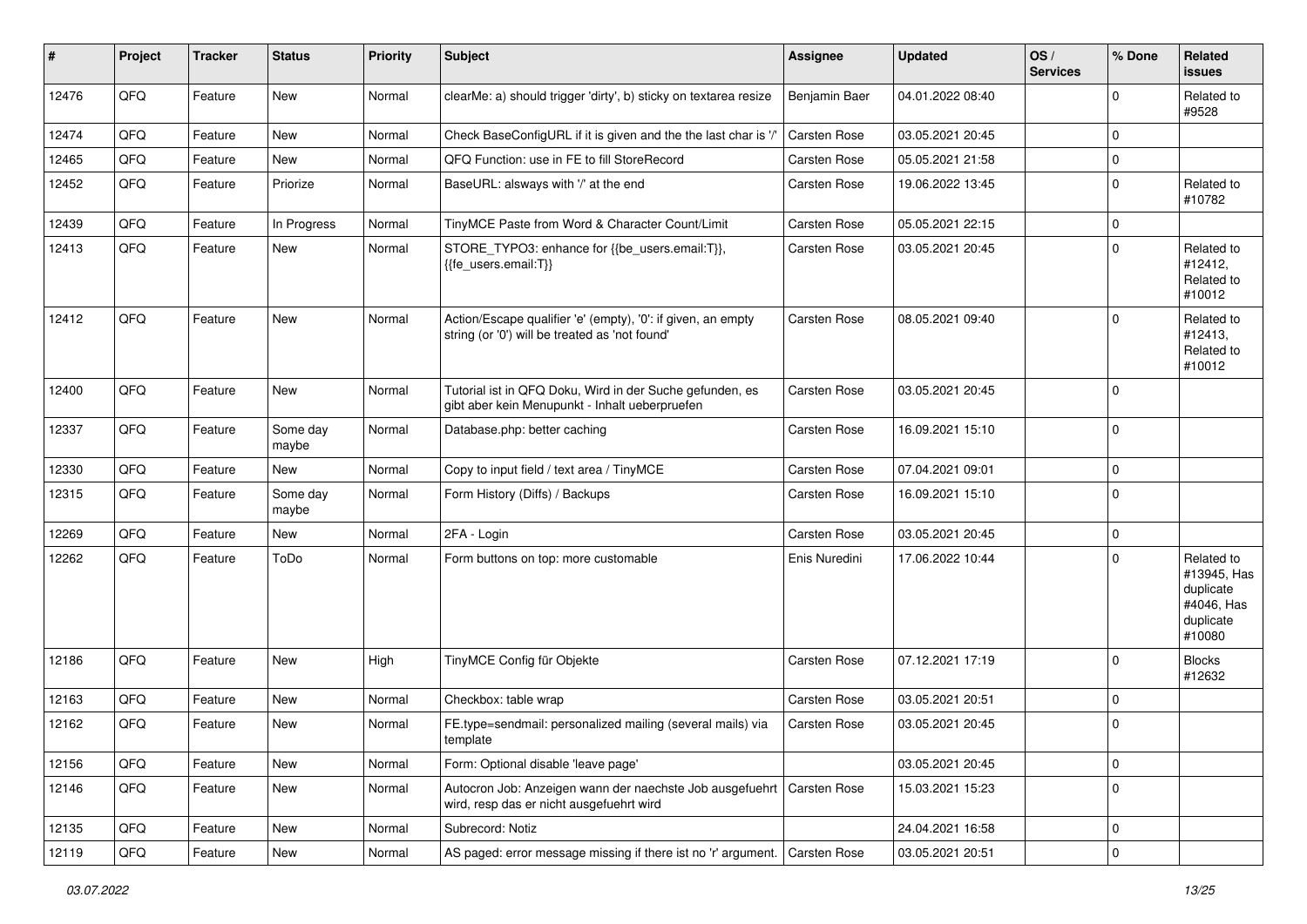| #     | Project | <b>Tracker</b> | <b>Status</b> | <b>Priority</b> | <b>Subject</b>                                                                                       | Assignee                                               | <b>Updated</b>   | OS/<br><b>Services</b> | % Done      | Related<br><b>issues</b>                      |                      |
|-------|---------|----------------|---------------|-----------------|------------------------------------------------------------------------------------------------------|--------------------------------------------------------|------------------|------------------------|-------------|-----------------------------------------------|----------------------|
| 12109 | QFQ     | Feature        | <b>New</b>    | Normal          | Donwload Link: Plain, SIP, Persistent Link, Peristent SIP -<br>new notation                          | Carsten Rose                                           | 03.05.2021 20:45 |                        | $\Omega$    | Related to<br>#12085                          |                      |
| 12039 | QFQ     | Feature        | New           | Normal          | Missing htmlSpecialChar() in pre processing on form submit                                           |                                                        | 18.02.2021 00:09 |                        | $\mathbf 0$ | Related to<br>#14320                          |                      |
| 12038 | QFQ     | Feature        | New           | Normal          | a) STORE VAR: filenameOnlyStripUniq, b) SP:<br>QSTRIPUNIQ()                                          |                                                        | 17.02.2021 23:55 |                        | $\mathbf 0$ |                                               |                      |
| 12024 | QFQ     | Feature        | New           | Normal          | Excel Export: text columns by default decode<br>htmlspeciachar()                                     | Carsten Rose                                           | 17.02.2021 23:55 |                        | $\Omega$    | Related to<br>#12022                          |                      |
| 12023 | QFQ     | Feature        | <b>New</b>    | Normal          | MySQL Stored Precdure: QDECODESPECIALCHAR()                                                          | <b>Carsten Rose</b>                                    | 16.02.2021 11:16 |                        | $\Omega$    | Related to<br>#12022                          |                      |
| 11980 | QFQ     | Feature        | In Progress   | Normal          | protected verzeichnis MUSS geschützt werden                                                          | <b>Carsten Rose</b>                                    | 07.09.2021 13:30 |                        | $\mathbf 0$ |                                               |                      |
| 11955 | QFQ     | Feature        | New           | Normal          | subrecord: new title option to set <th> attributes - e.g. to<br/>customize tablesorter options.</th> | attributes - e.g. to<br>customize tablesorter options. | Carsten Rose     | 03.05.2021 20:47       |             | $\mathbf 0$                                   | Related to<br>#11775 |
| 11893 | QFQ     | Feature        | <b>New</b>    | High            | Broken SIP: a) only report one time, b) only report in main<br>column                                | <b>Carsten Rose</b>                                    | 12.05.2021 12:13 |                        | $\Omega$    | Related to<br>#12532,<br>Related to<br>#14187 |                      |
| 11892 | QFQ     | Feature        | New           | Normal          | tablesorter: columns with links are hard to order - new<br>qualifier 'Y: <ord>'</ord>                | Enis Nuredini                                          | 23.03.2022 09:22 |                        | $\mathbf 0$ |                                               |                      |
| 11850 | QFQ     | Feature        | New           | Urgent          | Wizard Form: basierend auf einer Tabelle eine Form<br>anlegen.                                       |                                                        | 03.05.2021 21:12 |                        | $\mathbf 0$ | Blocked by<br>#8082                           |                      |
| 11775 | QFQ     | Feature        | <b>New</b>    | Normal          | Subrecord Tooltip pro Feld                                                                           | Carsten Rose                                           | 18.12.2020 15:22 |                        | $\Omega$    | Related to<br>#11955                          |                      |
| 11747 | QFQ     | Feature        | <b>New</b>    | Normal          | Maintenance Page with Redirect                                                                       | <b>Carsten Rose</b>                                    | 03.05.2021 20:47 |                        | $\mathbf 0$ | Related to<br>#11741                          |                      |
| 11716 | QFQ     | Feature        | <b>New</b>    | Normal          | Form an beliebiger Stelle im Report anzeigen                                                         |                                                        | 09.12.2020 09:47 |                        | $\mathbf 0$ |                                               |                      |
| 11702 | QFQ     | Feature        | <b>New</b>    | Normal          | HTML Special Char makes no sense for 'allbut' if '&' is<br>forbidden                                 | Carsten Rose                                           | 07.12.2021 16:35 |                        | $\mathbf 0$ | Related to<br>#5112,<br>Related to<br>#14320  |                      |
| 11535 | QFQ     | Feature        | <b>New</b>    | Normal          | Ability to create SQL columns in frontend QFQ forms                                                  |                                                        | 17.11.2020 12:11 |                        | $\mathbf 0$ |                                               |                      |
| 11534 | QFQ     | Feature        | <b>New</b>    | Normal          | Report: Action on selected rows - Table batchprocessing<br>feature                                   |                                                        | 18.11.2020 08:15 |                        | $\mathbf 0$ |                                               |                      |
| 11523 | QFQ     | Feature        | <b>New</b>    | Normal          | Mit dynamic Update erkennen, ob Upload gemacht wurde                                                 | <b>Carsten Rose</b>                                    | 13.11.2020 15:07 |                        | $\Omega$    | Related to<br>#9533                           |                      |
| 11516 | QFQ     | Feature        | <b>New</b>    | Normal          | Multi Page Form (Previous/Next Buttons)                                                              | Carsten Rose                                           | 16.03.2021 17:52 |                        | $\mathbf 0$ |                                               |                      |
| 11504 | QFQ     | Feature        | <b>New</b>    | Normal          | Dynamic Update: Button text update for 'Save',' Close' &<br>'Delete'                                 | Carsten Rose                                           | 12.11.2020 23:44 |                        | $\Omega$    |                                               |                      |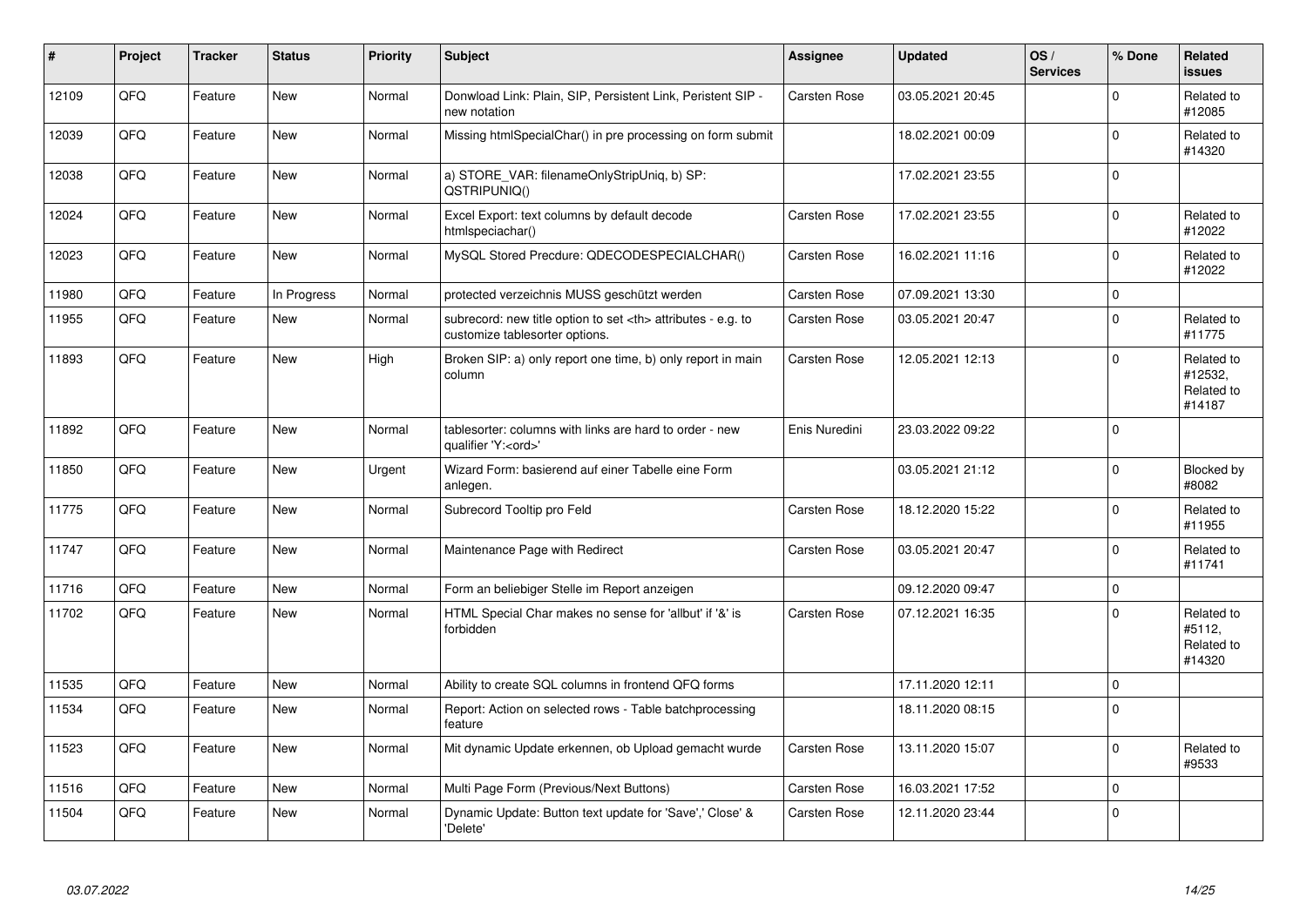| $\vert$ # | Project | <b>Tracker</b> | <b>Status</b>     | <b>Priority</b> | <b>Subject</b>                                                                       | Assignee      | <b>Updated</b>   | OS/<br><b>Services</b> | % Done      | Related<br>issues                            |
|-----------|---------|----------------|-------------------|-----------------|--------------------------------------------------------------------------------------|---------------|------------------|------------------------|-------------|----------------------------------------------|
| 11460     | QFQ     | Feature        | New               | Normal          | Easier creation of changelog: gitchangelog                                           | Carsten Rose  | 12.06.2021 10:20 |                        | $\Omega$    | Related to<br>#13467                         |
| 11323     | QFQ     | Feature        | Some day<br>maybe | Normal          | Report Frontend Editor Modal + Codemirror                                            | Carsten Rose  | 16.09.2021 15:10 |                        | $\Omega$    | Related to<br>#11036                         |
| 11322     | QFQ     | Feature        | Some day<br>maybe | Normal          | Form Element JSON - (multiline parameter field)                                      | Carsten Rose  | 16.09.2021 15:10 |                        | $\mathbf 0$ |                                              |
| 11320     | QFQ     | Feature        | Priorize          | Normal          | Typo3 Version 10 support                                                             | Carsten Rose  | 05.05.2021 22:09 |                        | $\pmb{0}$   |                                              |
| 11217     | QFQ     | Feature        | Some day<br>maybe | Normal          | <b>Extend Script Functionality</b>                                                   | Carsten Rose  | 16.09.2021 15:10 |                        | $\Omega$    |                                              |
| 11080     | QFQ     | Feature        | New               | Normal          | Send MQTT messages                                                                   | Carsten Rose  | 29.08.2020 19:49 |                        | $\mathbf 0$ |                                              |
| 11076     | QFQ     | Feature        | In Progress       | Normal          | SELECT  AS _websocket                                                                | Carsten Rose  | 30.08.2020 17:49 |                        | $\pmb{0}$   |                                              |
| 11036     | QFQ     | Feature        | Some day<br>maybe | Normal          | inline report editor permissions                                                     | Carsten Rose  | 16.09.2021 15:09 |                        | $\Omega$    | Related to<br>#11323                         |
| 10996     | QFQ     | Feature        | <b>New</b>        | Normal          | Download video via sip: no seek                                                      | Carsten Rose  | 12.08.2020 14:18 |                        | $\mathbf 0$ |                                              |
| 10979     | QFQ     | Feature        | <b>New</b>        | Normal          | Ajax Calls an API - dataReport                                                       | Carsten Rose  | 11.05.2022 12:15 |                        | $\mathbf 0$ |                                              |
| 10976     | QFQ     | Feature        | New               | Normal          | Excel Export Verbesserungen                                                          | Carsten Rose  | 06.08.2020 10:56 |                        | $\mathbf 0$ |                                              |
| 10874     | QFQ     | Feature        | <b>New</b>        | Normal          | Erstellen eines Foreign Keys in der Tabelle "FormElement"                            |               | 13.07.2020 10:11 |                        | 0           |                                              |
| 10819     | QFQ     | Feature        | New               | Normal          | Persistent SIP - second try                                                          | Carsten Rose  | 29.06.2020 23:02 |                        | $\mathbf 0$ | Related to<br>#6261                          |
| 10782     | QFQ     | Feature        | Feedback          | Normal          | Tiny MCE: Image Upload                                                               | Enis Nuredini | 16.05.2022 23:16 |                        | $\mathbf 0$ | Related to<br>#12452                         |
| 10763     | QFQ     | Feature        | New               | Normal          | form accessed and submitted despite logout?                                          |               | 16.06.2020 11:43 |                        | $\mathbf 0$ |                                              |
| 10745     | QFQ     | Feature        | Some day<br>maybe | Normal          | Tablesorter Excel Export                                                             | Carsten Rose  | 16.09.2021 15:09 |                        | $\mathbf 0$ |                                              |
| 10738     | QFQ     | Feature        | Some day<br>maybe | Normal          | CORS headers for external API requests                                               |               | 10.06.2020 14:00 |                        | $\mathbf 0$ |                                              |
| 10716     | QFQ     | Feature        | Some day<br>maybe | Normal          | Business Logic mit Externen Skripten                                                 | Carsten Rose  | 16.09.2021 15:10 |                        | $\mathbf 0$ | Related to<br>#10713,<br>Related to<br>#8217 |
| 10714     | QFQ     | Feature        | <b>New</b>        | Normal          | multi Table Form                                                                     | Carsten Rose  | 16.03.2021 18:44 |                        | $\mathbf 0$ |                                              |
| 10593     | QFQ     | Feature        | New               | Normal          | label2: text behind input element                                                    | Carsten Rose  | 16.05.2020 10:57 |                        | l 0         |                                              |
| 10569     | QFQ     | Feature        | Priorize          | Normal          | link blank more safe                                                                 | Enis Nuredini | 25.03.2022 12:44 |                        | $\pmb{0}$   |                                              |
| 10463     | QFQ     | Feature        | New               | Normal          | Report _link: expliztes setzen von HTML Tags (Bedarf fuer<br>'data-selenium' & 'id') | Enis Nuredini | 23.03.2022 09:23 |                        | $\pmb{0}$   | Related to<br>#7648                          |
| 10443     | QFO     | Feature        | In Progress       | Normal          | Konzept_api / _live                                                                  | Carsten Rose  | 07.05.2020 09:39 |                        | $\mathbf 0$ |                                              |
| 10384     | QFQ     | Feature        | New               | Normal          | Parameter Exchange QFQ Instances                                                     |               | 07.05.2020 09:38 |                        | $\pmb{0}$   |                                              |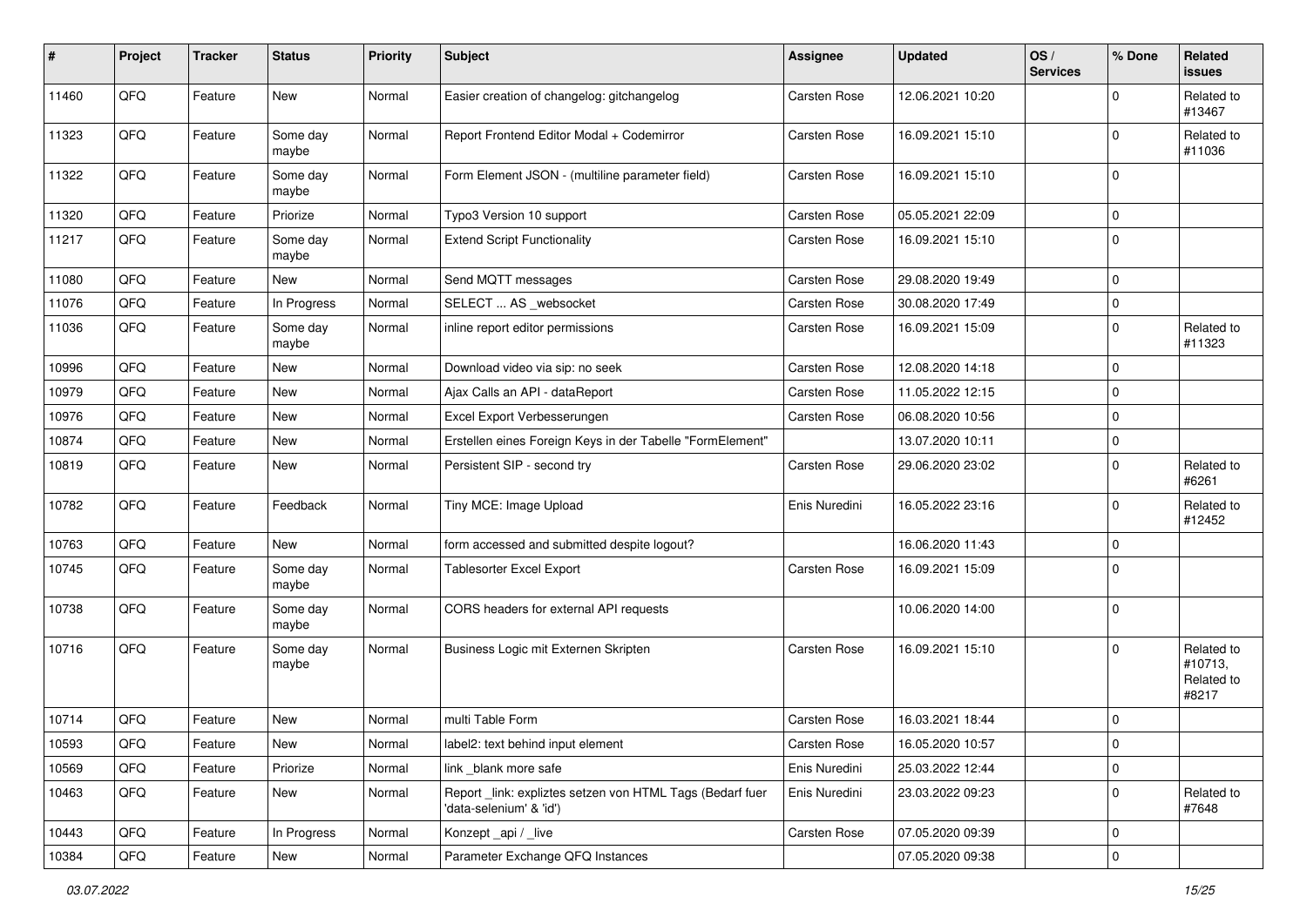| $\vert$ # | Project | <b>Tracker</b> | <b>Status</b>     | <b>Priority</b> | <b>Subject</b>                                                                                    | Assignee            | Updated          | OS/<br><b>Services</b> | % Done      | Related<br><b>issues</b>                                               |
|-----------|---------|----------------|-------------------|-----------------|---------------------------------------------------------------------------------------------------|---------------------|------------------|------------------------|-------------|------------------------------------------------------------------------|
| 10345     | QFQ     | Feature        | <b>New</b>        | Normal          | Templates - Patterns QFQ Style                                                                    |                     | 03.05.2021 21:01 |                        | $\mathbf 0$ | Related to<br>#10713                                                   |
| 10124     | QFQ     | Feature        | Feedback          | Normal          | qfq AAI-Login                                                                                     | Karin Niffeler      | 07.05.2020 09:36 |                        | $\pmb{0}$   |                                                                        |
| 10119     | QFQ     | Feature        | New               | Normal          | Dropdown (selectlist) & Type Ahead: format and catagorize<br>list                                 | <b>Carsten Rose</b> | 07.05.2020 09:36 |                        | $\pmb{0}$   |                                                                        |
| 10116     | QFQ     | Feature        | Some day<br>maybe | Normal          | TypeAhead: Tag - show inside 'input' element                                                      | Carsten Rose        | 16.09.2021 15:09 |                        | $\pmb{0}$   |                                                                        |
| 10114     | QFQ     | Feature        | New               | High            | Symbol (Link): 'G:' (Glyphicon) replaced by 'i:' (icon)                                           |                     | 07.12.2021 17:19 |                        | $\pmb{0}$   | Related to<br>#3797,<br>Related to<br>#4194                            |
| 10095     | QFQ     | Feature        | Some day<br>maybe | Normal          | Generic Gitlab Integration into QFQ                                                               | <b>Carsten Rose</b> | 16.09.2021 15:10 |                        | $\mathbf 0$ |                                                                        |
| 10080     | QFQ     | Feature        | New               | Normal          | Popup on 'save' / 'close': configure dialog (answer<br>yes/no/cancle/)                            | Carsten Rose        | 28.03.2021 20:52 |                        | $\pmb{0}$   | Is duplicate<br>of #12262                                              |
| 10015     | QFQ     | Feature        | Priorize          | Normal          | Monospace in Textarea                                                                             | <b>Carsten Rose</b> | 03.02.2020 13:40 |                        | $\mathbf 0$ |                                                                        |
| 10014     | QFQ     | Feature        | New               | Normal          | Manual.rst: describe behaviour and process order of<br>fillStoreVar, slaveId, sqlBefore,          | Carsten Rose        | 01.02.2020 22:31 |                        | $\mathbf 0$ |                                                                        |
| 10013     | QFQ     | Feature        | Some day<br>maybe | Normal          | FE.typ=editor: CodeMirror                                                                         | Carsten Rose        | 08.06.2022 10:37 |                        | $\mathbf 0$ | Related to<br>#12611,<br>Related to<br>#12490,<br>Related to<br>#7732  |
| 10012     | QFQ     | Feature        | Priorize          | Normal          | redirectAllMailTo: {{beEmail:T}}                                                                  | Carsten Rose        | 08.05.2021 09:54 |                        | $\pmb{0}$   | Related to<br>#12412,<br>Related to<br>#12413,<br>Related to<br>#10011 |
| 10011     | QFQ     | Feature        | Priorize          | Normal          | Offer new STORE_TYPO3 Variable 'beUser', 'beEmail'                                                | <b>Carsten Rose</b> | 08.05.2021 09:51 |                        | $\pmb{0}$   | Related to<br>#10012,<br>Related to<br>#12511                          |
| 10005     | QFQ     | Feature        | Priorize          | Normal          | Report / special column name:  AS _calendar                                                       | Carsten Rose        | 03.06.2020 17:28 |                        | $\pmb{0}$   |                                                                        |
| 10003     | QFQ     | Feature        | Priorize          | Normal          | fieldset: stronger visualize group                                                                | Benjamin Baer       | 12.02.2020 08:13 |                        | $\mathbf 0$ |                                                                        |
| 9983      | QFQ     | Feature        | New               | Normal          | Report Notation: new keyword 'range'                                                              | Carsten Rose        | 01.02.2020 15:55 |                        | $\pmb{0}$   |                                                                        |
| 9968      | QFQ     | Feature        | Priorize          | Normal          | Tooltip in Links for Developer                                                                    | Carsten Rose        | 01.02.2020 23:17 |                        | $\pmb{0}$   |                                                                        |
| 9928      | QFQ     | Feature        | Priorize          | Normal          | SpecialColumnName: a) Deprecated: ' AS "_+tag "', b)<br>New: ' AS "_ <tag1><tag2>"'</tag2></tag1> | Carsten Rose        | 01.02.2020 23:17 |                        | $\pmb{0}$   | Related to<br>#9929                                                    |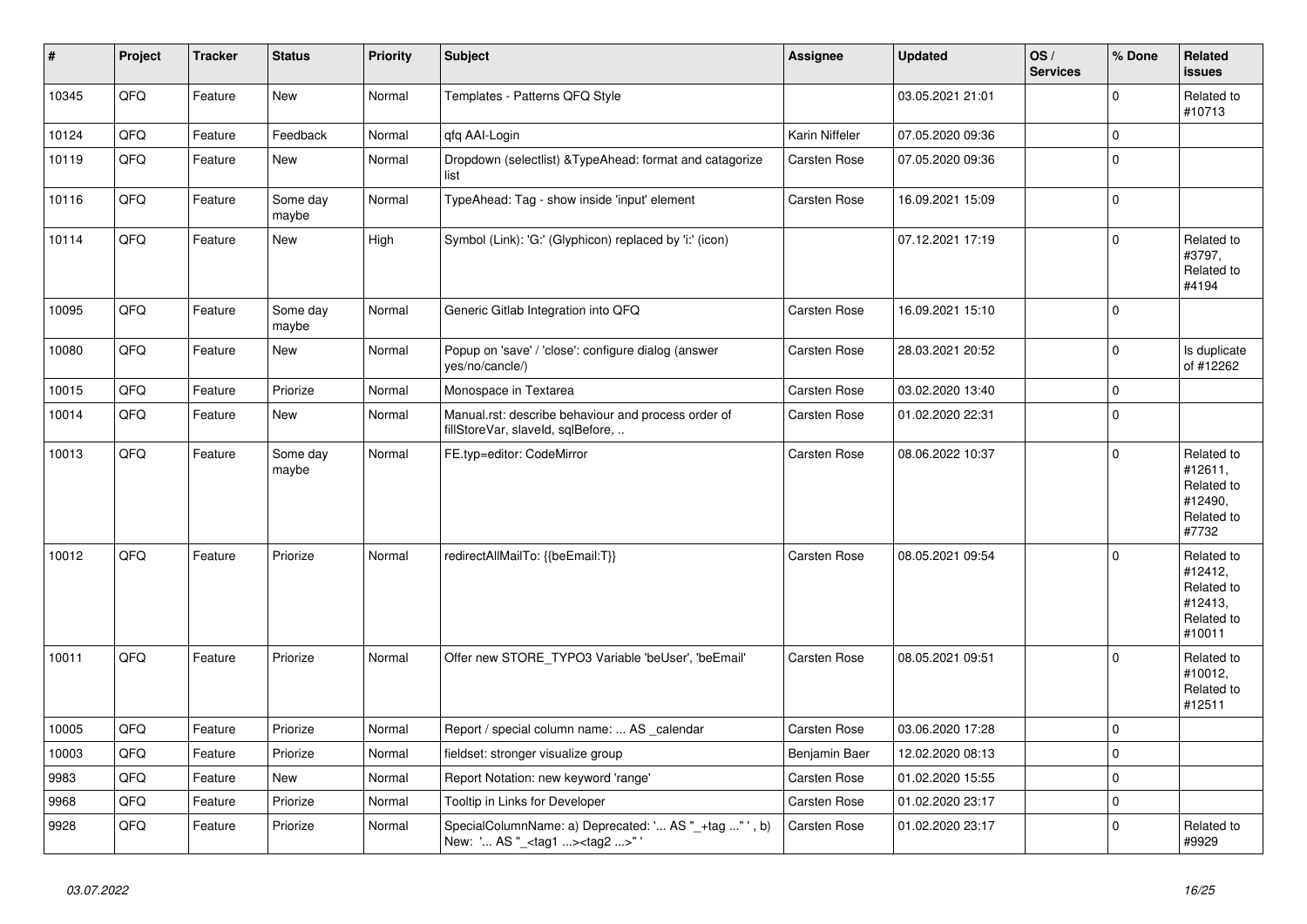| ∦    | Project | <b>Tracker</b> | <b>Status</b>     | <b>Priority</b> | <b>Subject</b>                                                                                                                        | Assignee            | <b>Updated</b>   | OS/<br><b>Services</b> | % Done      | Related<br><b>issues</b>                                             |
|------|---------|----------------|-------------------|-----------------|---------------------------------------------------------------------------------------------------------------------------------------|---------------------|------------------|------------------------|-------------|----------------------------------------------------------------------|
| 9927 | QFQ     | Feature        | <b>New</b>        | Normal          | QFQ Update: a) Update nur machen wenn BE User<br>eingeloggt ist., b) Bei Fehler genaue Meldung welcher<br>Updateschritt Probleme hat. | Carsten Rose        | 22.01.2020 12:59 |                        | 0           |                                                                      |
| 9900 | QFQ     | Feature        | Priorize          | Normal          | Generic API Call: tt-content record >> JSON                                                                                           | <b>Carsten Rose</b> | 01.02.2020 10:13 |                        | $\mathbf 0$ |                                                                      |
| 9853 | QFQ     | Feature        | New               | Normal          | Check das SQL / QFQ / Mail Logfile geschrieben wird                                                                                   |                     | 09.01.2020 11:15 |                        | $\mathbf 0$ |                                                                      |
| 9811 | QFQ     | Feature        | <b>New</b>        | Normal          | Report: tag every n'th row                                                                                                            | Carsten Rose        | 01.02.2020 23:22 |                        | $\mathbf 0$ |                                                                      |
| 9781 | QFQ     | Feature        | <b>New</b>        | Normal          | Button: CSS class to make buttons smaller                                                                                             | <b>Carsten Rose</b> | 01.02.2020 23:22 |                        | $\mathbf 0$ |                                                                      |
| 9777 | QFQ     | Feature        | New               | Normal          | Logging QFQ Variables                                                                                                                 | <b>Carsten Rose</b> | 16.12.2019 17:17 |                        | $\mathbf 0$ |                                                                      |
| 9707 | QFQ     | Feature        | <b>New</b>        | Normal          | SIP security: encode pageld and check pageld on decode                                                                                | <b>Carsten Rose</b> | 01.02.2020 23:22 |                        | $\mathbf 0$ |                                                                      |
| 9706 | QFQ     | Feature        | <b>New</b>        | Normal          | Multi File Upload (hidden template group)                                                                                             | <b>Carsten Rose</b> | 01.02.2020 23:22 |                        | $\mathbf 0$ | Related to<br>#7521,<br>Related to<br>#5562,<br>Related to<br>#13330 |
| 9704 | QFQ     | Feature        | Some day<br>maybe | Normal          | Thumbnails Generieren beim Splitten von PDF Files                                                                                     | <b>Carsten Rose</b> | 11.12.2019 16:01 |                        | $\mathbf 0$ |                                                                      |
| 9668 | QFQ     | Feature        | Priorize          | Normal          | Form.mode: rename 'hidden' to 'hide'                                                                                                  | <b>Carsten Rose</b> | 05.05.2021 22:14 |                        | $\mathbf 0$ | Related to<br>#6437                                                  |
| 9602 | QFQ     | Feature        | <b>New</b>        | Normal          | Form definition as JSON                                                                                                               | Carsten Rose        | 01.02.2020 23:21 |                        | $\mathbf 0$ | Related to<br>#9600                                                  |
| 9579 | QFQ     | Feature        | Some day<br>maybe | Normal          | Multiform with Process Row                                                                                                            | Carsten Rose        | 11.12.2019 16:01 |                        | $\mathbf 0$ |                                                                      |
| 9548 | QFQ     | Feature        | Feedback          | High            | FormElement: Pattern mismatch - optional report only on<br>focus lost                                                                 | Benjamin Baer       | 03.05.2021 21:14 |                        | $\mathbf 0$ |                                                                      |
| 9537 | QFQ     | Feature        | <b>New</b>        | Normal          | FormEditor: Edit fieldset in FrontEnd                                                                                                 | <b>Carsten Rose</b> | 01.02.2020 23:22 |                        | $\mathbf 0$ |                                                                      |
| 9394 | QFQ     | Feature        | Priorize          | Normal          | REST: allow for non numerical ids in get requests                                                                                     | Carsten Rose        | 05.05.2021 22:10 |                        | $\mathbf 0$ |                                                                      |
| 9352 | QFQ     | Feature        | <b>New</b>        | Normal          | FE 'Native' fire slaveld, sqlAfter, sqlIns                                                                                            | <b>Carsten Rose</b> | 01.02.2020 23:22 |                        | $\mathbf 0$ |                                                                      |
| 9348 | QFQ     | Feature        | New               | Normal          | defaultThumbnailSize: pre render thumbnails                                                                                           | <b>Carsten Rose</b> | 12.06.2021 09:05 |                        | $\mathbf 0$ |                                                                      |
| 9346 | QFQ     | Feature        | Priorize          | Normal          | beforeSave: check if an upload is given                                                                                               | Carsten Rose        | 11.06.2021 21:18 |                        | $\mathbf 0$ |                                                                      |
| 9221 | QFQ     | Feature        | <b>New</b>        | Normal          | typeAhead: Zeichenlimite ausschalten                                                                                                  | <b>Carsten Rose</b> | 29.06.2022 22:36 |                        | $\mathbf 0$ |                                                                      |
| 9208 | QFQ     | Feature        | New               | Normal          | Manage 'recent' records                                                                                                               | Carsten Rose        | 01.02.2020 23:22 |                        | 0           |                                                                      |
| 9136 | QFQ     | Feature        | New               | Normal          | Create ZIP files with dynamic PDFs                                                                                                    | Carsten Rose        | 01.02.2020 23:22 |                        | $\mathsf 0$ |                                                                      |
| 9135 | QFQ     | Feature        | Priorize          | Normal          | Progress Bar generic / replace old hourglass download<br>popup                                                                        | Benjamin Baer       | 03.01.2022 07:43 |                        | $\mathbf 0$ |                                                                      |
| 9130 | QFQ     | Feature        | Some day<br>maybe | Normal          | tablesorter: Automatic Row numbering / Zeilenummer                                                                                    | Benjamin Baer       | 01.02.2020 23:22 |                        | 0           |                                                                      |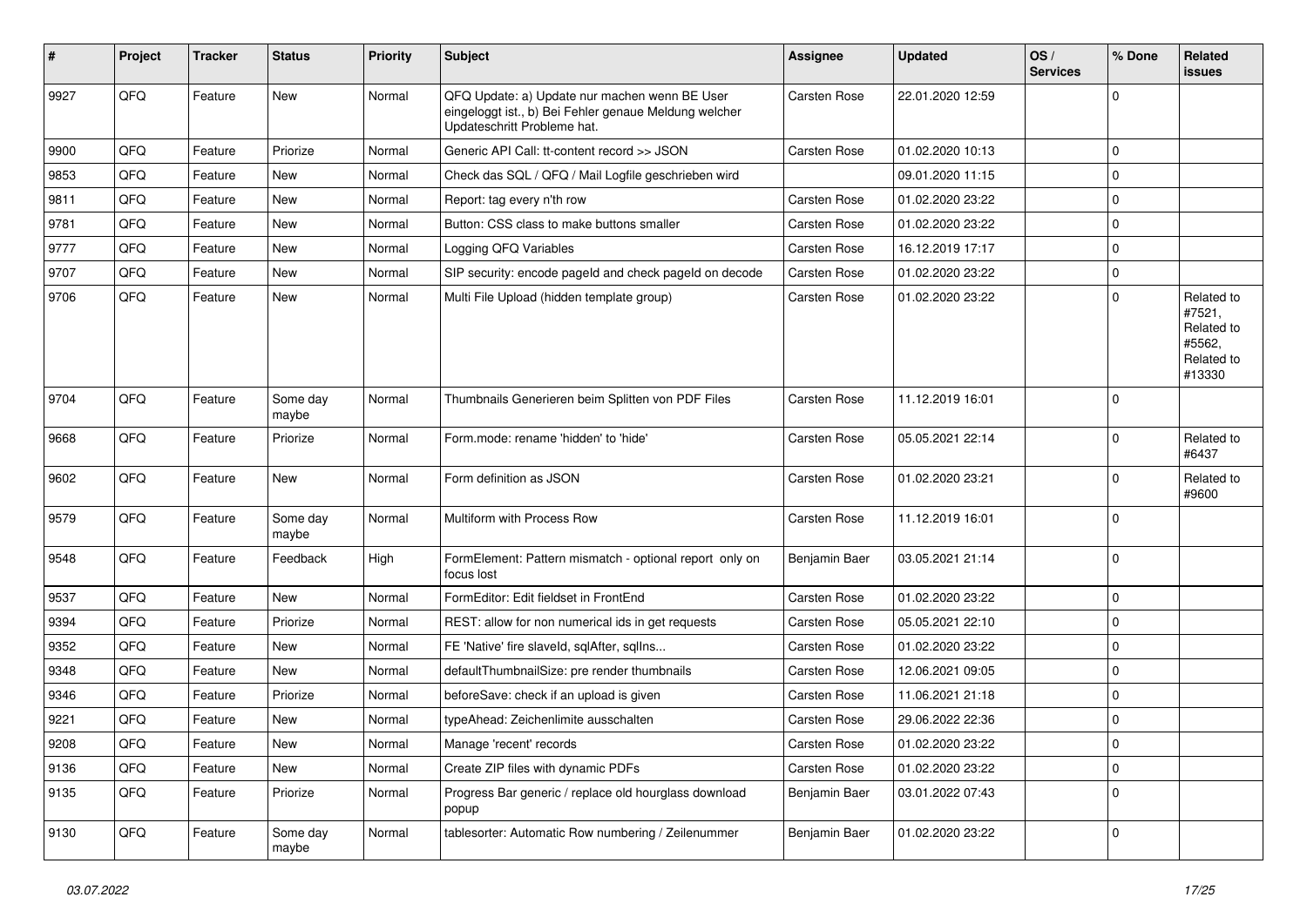| #    | Project | <b>Tracker</b> | <b>Status</b>     | <b>Priority</b> | <b>Subject</b>                                                                                         | Assignee            | <b>Updated</b>   | OS/<br><b>Services</b> | % Done      | Related<br><b>issues</b> |
|------|---------|----------------|-------------------|-----------------|--------------------------------------------------------------------------------------------------------|---------------------|------------------|------------------------|-------------|--------------------------|
| 9129 | QFQ     | Feature        | <b>New</b>        | Normal          | sqlValidate: Message as notification, not as error                                                     | Carsten Rose        | 01.02.2020 23:22 |                        | $\Omega$    | Related to<br>#9128      |
| 9128 | QFQ     | Feature        | <b>New</b>        | Normal          | Error Message: not replaced variables- a) replace back to<br>'{{', b) underline                        | <b>Carsten Rose</b> | 01.02.2020 23:22 |                        | $\mathbf 0$ | Related to<br>#9129      |
| 9052 | QFQ     | Feature        | Feedback          | High            | Report: CodeMirror with SQL Syntax Highlight in FE                                                     | Enis Nuredini       | 08.06.2022 10:25 |                        | $\mathbf 0$ |                          |
| 8975 | QFQ     | Feature        | <b>New</b>        | Normal          | Report Notation: 2.0                                                                                   | <b>Carsten Rose</b> | 01.02.2020 23:22 |                        | $\mathbf 0$ | Related to<br>#8963      |
| 8963 | QFQ     | Feature        | Priorize          | Normal          | Setting values in a store: flexible way                                                                | Carsten Rose        | 05.05.2021 22:10 |                        | $\Omega$    | Related to<br>#8975      |
| 8962 | QFQ     | Feature        | <b>New</b>        | High            | allow for form fields with identical names                                                             | Carsten Rose        | 03.05.2021 21:14 |                        | $\mathbf 0$ |                          |
| 8894 | QFQ     | Feature        | Some day<br>maybe | Normal          | Documentation Tags Usable in QFQ Application                                                           | <b>Carsten Rose</b> | 11.12.2019 16:01 |                        | $\Omega$    |                          |
| 8892 | QFQ     | Feature        | Some day<br>maybe | Normal          | Display and Edit SQL Comments in Form Editor                                                           | <b>Carsten Rose</b> | 11.12.2019 16:01 |                        | $\Omega$    |                          |
| 8806 | QFQ     | Feature        | New               | Normal          | SQL Function nl2br                                                                                     | <b>Carsten Rose</b> | 01.02.2020 23:22 |                        | $\mathbf 0$ |                          |
| 8719 | QFQ     | Feature        | New               | Normal          | extraButtonLock: add support for 0/1                                                                   | Carsten Rose        | 01.02.2020 23:22 |                        | $\mathbf 0$ |                          |
| 8702 | QFQ     | Feature        | New               | Normal          | Load Record which is locked: missing user info                                                         | <b>Carsten Rose</b> | 11.12.2019 16:16 |                        | $\mathbf 0$ | Related to<br>#9789      |
| 8586 | QFQ     | Feature        | Some day<br>maybe | Normal          | QFQ: Enhance Error message for 'record not found'                                                      | <b>Carsten Rose</b> | 16.09.2021 15:10 |                        | $\Omega$    |                          |
| 8585 | QFQ     | Feature        | Priorize          | Normal          | Enhance Error message for 'unknown form'                                                               | Carsten Rose        | 01.02.2020 10:13 |                        | $\pmb{0}$   |                          |
| 8584 | QFQ     | Feature        | Priorize          | Normal          | FE 'Action' - never assign to Container (except Template<br>Group)                                     | Carsten Rose        | 01.02.2020 10:13 |                        | $\Omega$    |                          |
| 8520 | QFQ     | Feature        | Some day<br>maybe | Normal          | Bring QFQ to Composer                                                                                  | Carsten Rose        | 16.09.2021 15:10 |                        | $\mathbf 0$ |                          |
| 8336 | QFQ     | Feature        | New               | Normal          | Form > modified > Close New: a) Optional disable popup, b)<br>custom text, c) mode on save: close stay | <b>Carsten Rose</b> | 01.02.2020 23:22 |                        | $\Omega$    | Related to<br>#8335      |
| 8277 | QFQ     | Feature        | Priorize          | Normal          | fe.parameter.default=                                                                                  | Carsten Rose        | 01.02.2020 23:17 |                        | $\Omega$    | Related to<br>#8113      |
| 8217 | QFQ     | Feature        | <b>New</b>        | Normal          | if-elseif-else construct                                                                               | Carsten Rose        | 16.03.2021 18:41 |                        | $\Omega$    | Related to<br>#10716     |
| 8204 | QFQ     | Feature        | Priorize          | High            | Position 'required mark'                                                                               | Carsten Rose        | 16.06.2021 13:44 |                        | $\mathbf 0$ |                          |
| 8187 | QFQ     | Feature        | New               | Normal          | Subrecord: enable/hide new button - make new/edit/delete<br>customizeable.                             | <b>Carsten Rose</b> | 06.03.2021 18:44 |                        | $\Omega$    | Related to<br>#11326     |
| 8101 | QFQ     | Feature        | Some day<br>maybe | Normal          | Password hash: support further hashing methods                                                         | <b>Carsten Rose</b> | 16.09.2021 15:10 |                        | $\mathbf 0$ |                          |
| 8089 | QFQ     | Feature        | New               | Normal          | Copy/Paste for FormElements                                                                            | <b>Carsten Rose</b> | 01.02.2020 23:22 |                        | $\mathbf 0$ |                          |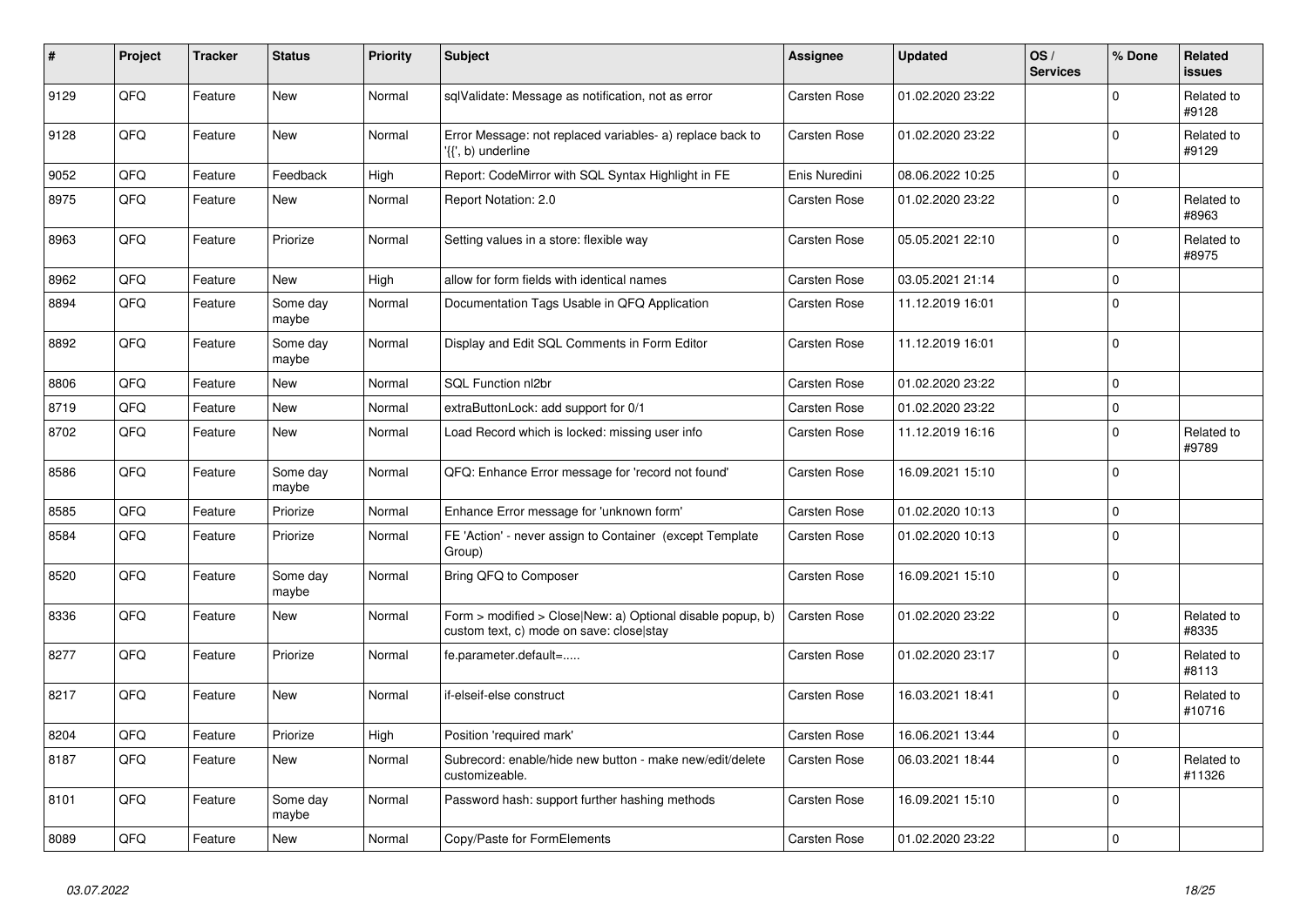| #    | Project | <b>Tracker</b> | <b>Status</b>     | <b>Priority</b> | Subject                                                                 | Assignee            | <b>Updated</b>   | OS/<br><b>Services</b> | % Done      | Related<br><b>issues</b>                                               |
|------|---------|----------------|-------------------|-----------------|-------------------------------------------------------------------------|---------------------|------------------|------------------------|-------------|------------------------------------------------------------------------|
| 8082 | QFQ     | Feature        | Priorize          | High            | Contact form without saving record                                      | Carsten Rose        | 07.12.2021 15:20 |                        | $\Omega$    | Related to<br>#8587,<br><b>Blocks</b><br>#11850                        |
| 8056 | QFQ     | Feature        | Some day<br>maybe | Normal          | Termin Organisation (Reservation)                                       |                     | 01.02.2020 23:19 |                        | $\mathbf 0$ | Related to<br>#8658                                                    |
| 8044 | QFQ     | Feature        | Priorize          | Normal          | Transaction: a) Form, b) Report                                         | Carsten Rose        | 05.05.2021 22:14 |                        | $\Omega$    | Related to<br>#8043                                                    |
| 8034 | QFQ     | Feature        | Priorize          | Normal          | FormElement 'data': 22.22.2222 should not be accepted                   | Carsten Rose        | 01.02.2020 10:13 |                        | $\mathbf 0$ |                                                                        |
| 7965 | QFQ     | Feature        | Priorize          | Normal          | Input type 'text' with visual format - currency                         | Benjamin Baer       | 03.01.2022 07:45 |                        | $\pmb{0}$   |                                                                        |
| 7924 | QFQ     | Feature        | <b>New</b>        | Normal          | Radio/Checkbox with Tooltip                                             | <b>Carsten Rose</b> | 01.02.2020 23:22 |                        | $\mathbf 0$ |                                                                        |
| 7921 | QFQ     | Feature        | Some day<br>maybe | Normal          | Rest API Export: URL kuerzer machen                                     |                     | 01.02.2020 23:19 |                        | $\mathbf 0$ |                                                                        |
| 7920 | QFQ     | Feature        | New               | Normal          | FE: Syntax Highlight, Zeinlenumbruch                                    | Carsten Rose        | 01.02.2020 10:03 |                        | $\mathbf 0$ |                                                                        |
| 7850 | QFQ     | Feature        | New               | High            | Upload records: non 'pathFileName' column                               | <b>Carsten Rose</b> | 03.05.2021 21:14 |                        | $\mathbf 0$ |                                                                        |
| 7812 | QFQ     | Feature        | New               | Normal          | FE 'Subrecord' - new option 'subrecordShowFilter',<br>'subrecordPaging' | Carsten Rose        | 01.02.2020 23:22 |                        | $\mathbf 0$ |                                                                        |
| 7732 | QFQ     | Feature        | Some day<br>maybe | Normal          | Javascript: Lazy Loading der add on libs                                | Benjamin Baer       | 08.06.2022 10:38 |                        | $\mathbf 0$ | Related to<br>#12611,<br>Related to<br>#12490.<br>Related to<br>#10013 |
| 7730 | QFQ     | Feature        | Priorize          | Normal          | SELECT Box: title in between                                            | Benjamin Baer       | 01.02.2020 23:22 |                        | $\mathbf 0$ |                                                                        |
| 7683 | QFQ     | Feature        | New               | Normal          | Special column names in '{{ SELECT  AS _link }}' should<br>be detected  | Carsten Rose        | 01.02.2020 23:21 |                        | $\Omega$    |                                                                        |
| 7681 | QFQ     | Feature        | <b>New</b>        | Normal          | Optional switch off 'check for modified record'                         | Carsten Rose        | 01.02.2020 23:21 |                        | $\pmb{0}$   |                                                                        |
| 7660 | QFQ     | Feature        | <b>New</b>        | Normal          | IMAP: import mails to DB, move / delete mails                           | Carsten Rose        | 01.02.2020 09:52 |                        | $\mathbf 0$ |                                                                        |
| 7630 | QFQ     | Feature        | Priorize          | Normal          | detailed error message for simple upload                                | <b>Carsten Rose</b> | 01.02.2020 10:13 |                        | $\mathbf 0$ |                                                                        |
| 7602 | QFQ     | Feature        | ToDo              | High            | Multi Select: with checkboxes                                           | Benjamin Baer       | 22.03.2022 09:07 |                        | $\mathbf 0$ |                                                                        |
| 7522 | QFQ     | Feature        | Priorize          | Normal          | Inserting default index.html to folder (Avoid Apache<br>Indexing)       | Carsten Rose        | 01.02.2020 10:13 |                        | $\pmb{0}$   |                                                                        |
| 7521 | QFQ     | Feature        | New               | Normal          | TemplateGroup: fe.type=upload                                           | Carsten Rose        | 01.02.2020 23:21 |                        | $\mathbf 0$ | Related to<br>#9706                                                    |
| 7520 | QFQ     | Feature        | New               | Normal          | QR Code:  AS _qr ( AS _link)                                            | <b>Carsten Rose</b> | 01.02.2020 23:22 |                        | $\mathbf 0$ |                                                                        |
| 7519 | QFQ     | Feature        | New               | Normal          | Select: Multi                                                           | <b>Carsten Rose</b> | 01.02.2020 23:22 |                        | $\mathbf 0$ |                                                                        |
| 7481 | QFQ     | Feature        | New               | Normal          | Detect 'BaseUrl' automatically                                          | <b>Carsten Rose</b> | 01.02.2020 23:21 |                        | $\mathbf 0$ |                                                                        |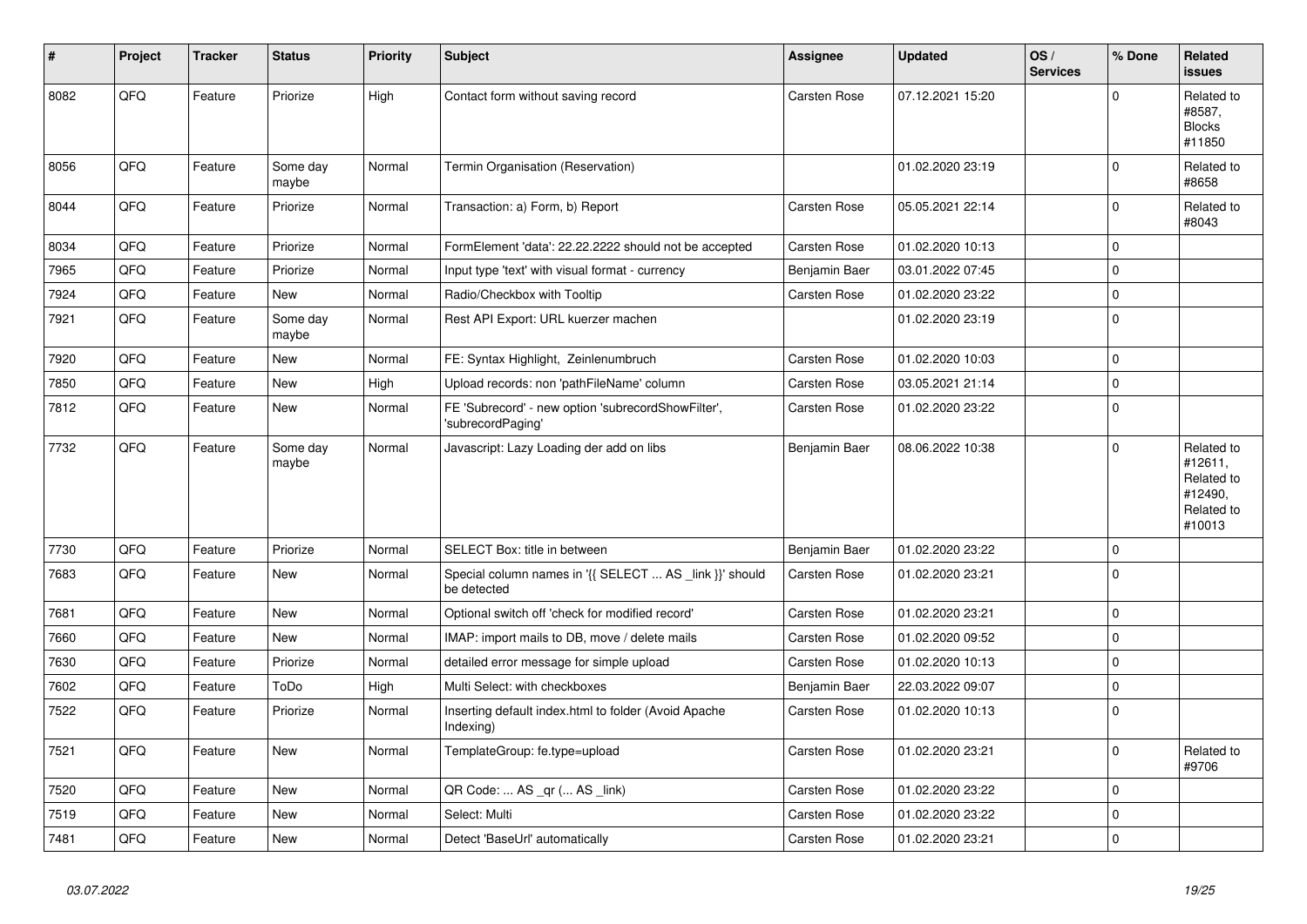| ∦    | Project | <b>Tracker</b> | <b>Status</b>     | <b>Priority</b> | <b>Subject</b>                                                                                 | Assignee            | <b>Updated</b>   | OS/<br><b>Services</b> | % Done      | <b>Related</b><br><b>issues</b> |
|------|---------|----------------|-------------------|-----------------|------------------------------------------------------------------------------------------------|---------------------|------------------|------------------------|-------------|---------------------------------|
| 7480 | QFQ     | Feature        | New               | Normal          | Record History (Undo / Redo)                                                                   | <b>Carsten Rose</b> | 11.12.2019 16:16 |                        | $\mathbf 0$ | Related to<br>#2361             |
| 7453 | QFQ     | Feature        | Some day<br>maybe | Normal          | import / export forms QFQ                                                                      | Carsten Rose        | 16.09.2021 15:10 |                        | $\mathbf 0$ |                                 |
| 7452 | QFQ     | Feature        | Some day<br>maybe | Normal          | automate deployment new QFQ version                                                            | Carsten Rose        | 16.09.2021 15:10 |                        | $\mathbf 0$ |                                 |
| 7342 | QFQ     | Feature        | New               | Normal          | add content $=$ hide this                                                                      | Carsten Rose        | 01.02.2020 23:21 |                        | $\mathbf 0$ |                                 |
| 7336 | QFQ     | Feature        | Some day<br>maybe | Normal          | PDF Upload: disallow PDFs with specific Meta information                                       | Carsten Rose        | 11.12.2019 16:01 |                        | $\mathbf 0$ |                                 |
| 7290 | QFQ     | Feature        | Priorize          | Normal          | FormEditor: title as textarea if LEN(title)>60                                                 | Carsten Rose        | 01.02.2020 10:13 |                        | $\mathbf 0$ | Blocked by<br>#7682             |
| 7280 | QFQ     | Feature        | New               | Normal          | recently used table                                                                            | Carsten Rose        | 01.02.2020 23:21 |                        | $\mathbf 0$ |                                 |
| 7278 | QFQ     | Feature        | Some day<br>maybe | Normal          | Form: Wert vordefinieren der immer gesetzt wird                                                |                     | 02.05.2021 09:27 |                        | $\mathbf 0$ |                                 |
| 7239 | QFQ     | Feature        | New               | Normal          | TinyMCE: html tag whitelist                                                                    | Carsten Rose        | 01.02.2020 23:21 |                        | $\mathbf 0$ | Related to<br>#14320            |
| 7229 | QFQ     | Feature        | Some day<br>maybe | Normal          | New FormElement.type: Button                                                                   |                     | 01.02.2021 12:32 |                        | $\mathbf 0$ |                                 |
| 7217 | QFQ     | Feature        | Priorize          | Normal          | Download: notice User if `_sip=?` is missing                                                   | Carsten Rose        | 01.02.2020 10:13 |                        | $\mathbf 0$ |                                 |
| 7175 | QFQ     | Feature        | <b>New</b>        | Normal          | Upload: md5 hash as filename                                                                   | <b>Carsten Rose</b> | 01.02.2020 23:21 |                        | $\mathbf 0$ |                                 |
| 7119 | QFQ     | Feature        | New               | Normal          | Upload: scaleDownWidth, scaleDownHeight                                                        | Carsten Rose        | 01.02.2020 23:21 |                        | $\mathbf 0$ |                                 |
| 7109 | QFQ     | Feature        | New               | Normal          | Dynamic Updates: row/element hide                                                              | Carsten Rose        | 01.02.2020 23:22 |                        | $\mathbf 0$ | Has<br>duplicate<br>#4081       |
| 7108 | QFQ     | Feature        | Some day<br>maybe | Normal          | QFQ Wrap Elements                                                                              |                     | 11.12.2019 16:01 |                        | $\mathbf 0$ |                                 |
| 7107 | QFQ     | Feature        | Some day<br>maybe | Normal          | Showcase Registration Tool: Anmeldung / Administration :<br>Liste Anmeldungen / Emaileinaldung | <b>Carsten Rose</b> | 11.12.2019 16:01 |                        | $\mathbf 0$ |                                 |
| 7106 | QFQ     | Feature        | Some day<br>maybe | Normal          | Beispiel Nummerierung von Rows in Report                                                       |                     | 11.12.2019 16:01 |                        | $\mathbf 0$ |                                 |
| 7105 | QFQ     | Feature        | Some day<br>maybe | Normal          | Beispiel wie man in einer zweiten Tabelle speichert.                                           |                     | 11.12.2019 16:01 |                        | $\mathbf 0$ |                                 |
| 7104 | QFQ     | Feature        | Some day<br>maybe | Normal          | Manual: hint about escaping if '\r' appears in mail body                                       |                     | 11.12.2019 16:01 |                        | 0           |                                 |
| 7102 | QFQ     | Feature        | New               | Normal          | Comment sign in report: '#' and '--'                                                           | Carsten Rose        | 01.02.2020 23:21 |                        | $\mathbf 0$ |                                 |
| 7100 | QFQ     | Feature        | Some day<br>maybe | Normal          | Download: log access, max downloads, time limit                                                |                     | 01.02.2020 23:19 |                        | $\mathbf 0$ |                                 |
| 7099 | QFG     | Feature        | New               | Normal          | Redesign FormEditor                                                                            | Carsten Rose        | 01.02.2020 23:21 |                        | $\mathbf 0$ |                                 |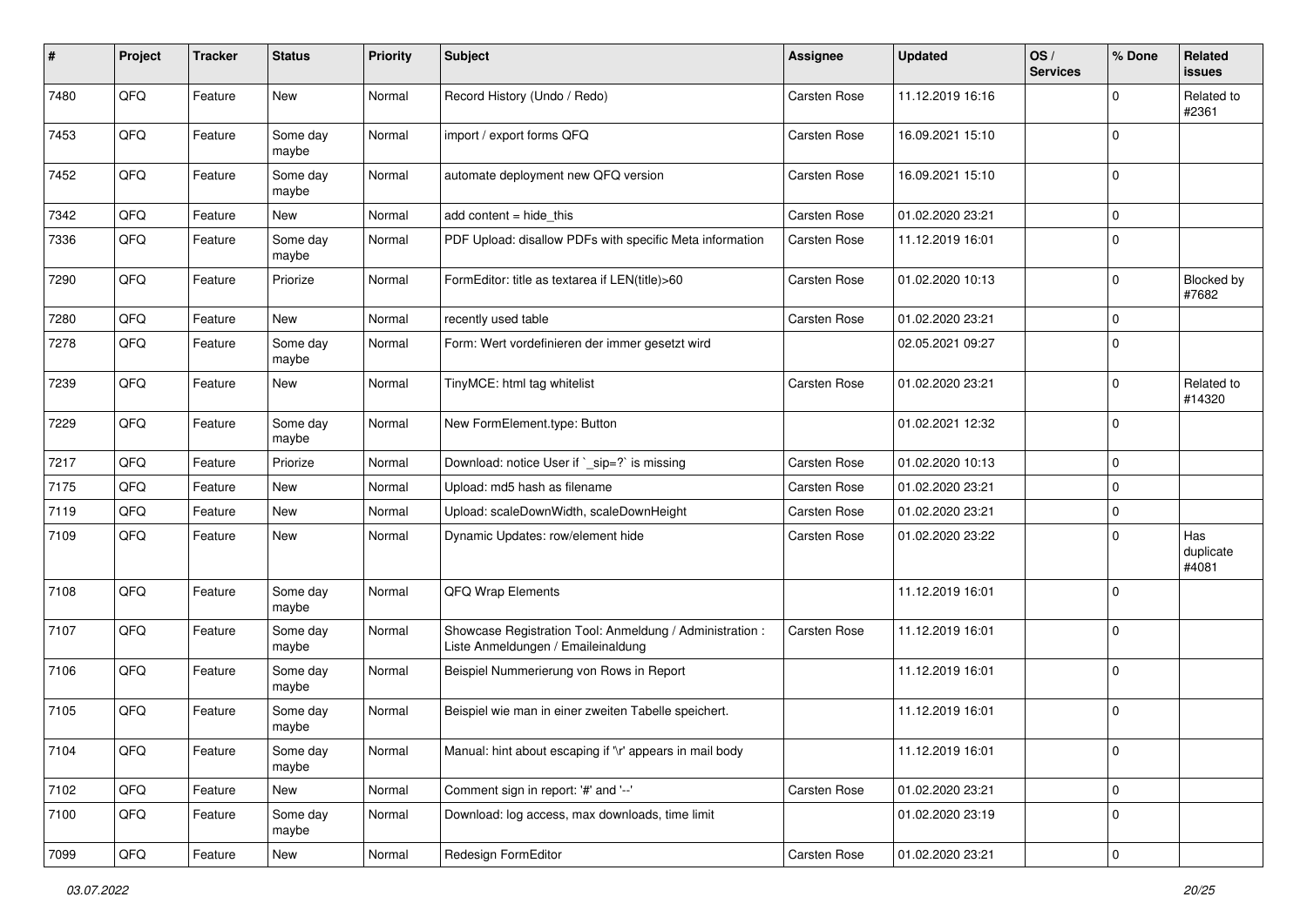| #    | Project | <b>Tracker</b> | <b>Status</b>     | <b>Priority</b> | <b>Subject</b>                                                                                                             | Assignee            | <b>Updated</b>   | OS/<br><b>Services</b> | % Done      | Related<br><b>issues</b>                    |
|------|---------|----------------|-------------------|-----------------|----------------------------------------------------------------------------------------------------------------------------|---------------------|------------------|------------------------|-------------|---------------------------------------------|
| 6998 | QFQ     | Feature        | Priorize          | Normal          | Form: with debug=on show column information as tooltip of<br>column label                                                  | <b>Carsten Rose</b> | 01.02.2020 10:13 |                        | $\mathbf 0$ |                                             |
| 6992 | QFQ     | Feature        | Some day<br>maybe | Normal          | DB exception: Syntax Highlight                                                                                             |                     | 11.12.2019 16:01 |                        | $\mathbf 0$ | Related to<br>#5450                         |
| 6972 | QFQ     | Feature        | Some day<br>maybe | Normal          | Fabric Clipboard / cross browser tab                                                                                       | Benjamin Baer       | 01.02.2020 23:21 |                        | $\mathbf 0$ |                                             |
| 6970 | QFQ     | Feature        | Some day<br>maybe | Normal          | tablesorter: default fuer 'sortReset' aendern von 'Ctrl' zu 'Alt'                                                          | Benjamin Baer       | 01.02.2020 23:21 |                        | $\mathbf 0$ |                                             |
| 6870 | QFQ     | Feature        | Priorize          | Normal          | Click on '_link' triggers an API call                                                                                      | Benjamin Baer       | 03.01.2022 08:25 |                        | $\mathbf 0$ |                                             |
| 6855 | QFQ     | Feature        | New               | Normal          | With {{feUser:U}}!={{feUser:T}}: Save / Delete: only possible<br>with {{feUserSave:U}}='yes' and '{{feUserDelete:U}}='yes' | <b>Carsten Rose</b> | 01.02.2020 23:21 |                        | $\mathbf 0$ |                                             |
| 6801 | QFQ     | Feature        | Priorize          | Normal          | Fabric: Maximize / FullIscreen                                                                                             | Benjamin Baer       | 21.03.2022 09:56 |                        | $\mathbf 0$ |                                             |
| 6765 | QFQ     | Feature        | New               | Normal          | Moeglichkeit via QFQ eigene Logs zu schreiben                                                                              | <b>Carsten Rose</b> | 01.02.2020 23:21 |                        | $\mathbf 0$ |                                             |
| 6723 | QFQ     | Feature        | <b>New</b>        | Normal          | Report QFQ Installation and Version                                                                                        | <b>Carsten Rose</b> | 12.06.2021 09:07 |                        | $\mathbf 0$ |                                             |
| 6715 | QFQ     | Feature        | Some day<br>maybe | Normal          | Code-Refactoring: dbArray vereinheitlichen                                                                                 | Carsten Rose        | 11.12.2019 16:02 |                        | $\mathbf 0$ |                                             |
| 6704 | QFQ     | Feature        | Some day<br>maybe | Normal          | Upload Mode: Bilder in Notizen rechts sollen aktuellen<br>Upload repräsentieren.                                           |                     | 01.02.2020 23:19 |                        | $\mathbf 0$ | Related to<br>#3264                         |
| 6602 | QFQ     | Feature        | New               | Normal          | Formlet: in Report auf Mausklick ein mini-form oeffnen                                                                     | <b>Carsten Rose</b> | 11.12.2019 16:16 |                        | $\mathbf 0$ |                                             |
| 6594 | QFQ     | Feature        | <b>New</b>        | Normal          | Excel: on download, check if there is a valid sip                                                                          | <b>Carsten Rose</b> | 01.02.2020 23:21 |                        | $\mathbf 0$ |                                             |
| 6515 | QFQ     | Feature        | Some day<br>maybe | Normal          | Formular: Felder dynamisch ein/ausblenden                                                                                  |                     | 11.12.2019 16:02 |                        | $\mathbf 0$ |                                             |
| 6437 | QFQ     | Feature        | New               | Normal          | Neuer Mode Button bei FormElementen                                                                                        | <b>Carsten Rose</b> | 01.02.2020 23:21 |                        | $\mathbf 0$ | Related to<br>#9668.<br>Blocked by<br>#9678 |
| 6299 | QFQ     | Feature        | Some day<br>maybe | Normal          | Attack detection: log table with invalid SIP access                                                                        |                     | 11.12.2019 16:02 |                        | $\mathbf 0$ | Related to<br>#3947                         |
| 6292 | QFQ     | Feature        | New               | Normal          | Download: File speichern mit Hash aber original Filename in<br>der Datenbank vermerken fuer Downloads                      | Carsten Rose        | 01.02.2020 23:21 |                        | $\mathbf 0$ |                                             |
| 6289 | QFQ     | Feature        | <b>New</b>        | Normal          | Form: Log                                                                                                                  | Carsten Rose        | 01.02.2020 23:21 |                        | $\mathbf 0$ |                                             |
| 6288 | QFQ     | Feature        | Some day<br>maybe | Normal          | Best Practice: Erklaeren wie man ein Formular ganz in<br>'weiss' erstellen kann                                            |                     | 11.12.2019 16:02 |                        | $\Omega$    |                                             |
| 6261 | QFQ     | Feature        | New               | Normal          | Persistent SIP                                                                                                             | Carsten Rose        | 12.06.2021 09:07 |                        | $\mathbf 0$ | Related to<br>#10819                        |
| 6250 | QFQ     | Feature        | In Progress       | Normal          | Enhance layout: a) Subrecord, b) Subrecord-Title                                                                           | Carsten Rose        | 01.02.2020 23:22 |                        | $\mathbf 0$ | Related to<br>#5391                         |
| 6224 | QFG     | Feature        | Priorize          | Normal          | Dynamic update: fade in/out fields                                                                                         | Benjamin Baer       | 21.03.2022 09:50 |                        | $\pmb{0}$   |                                             |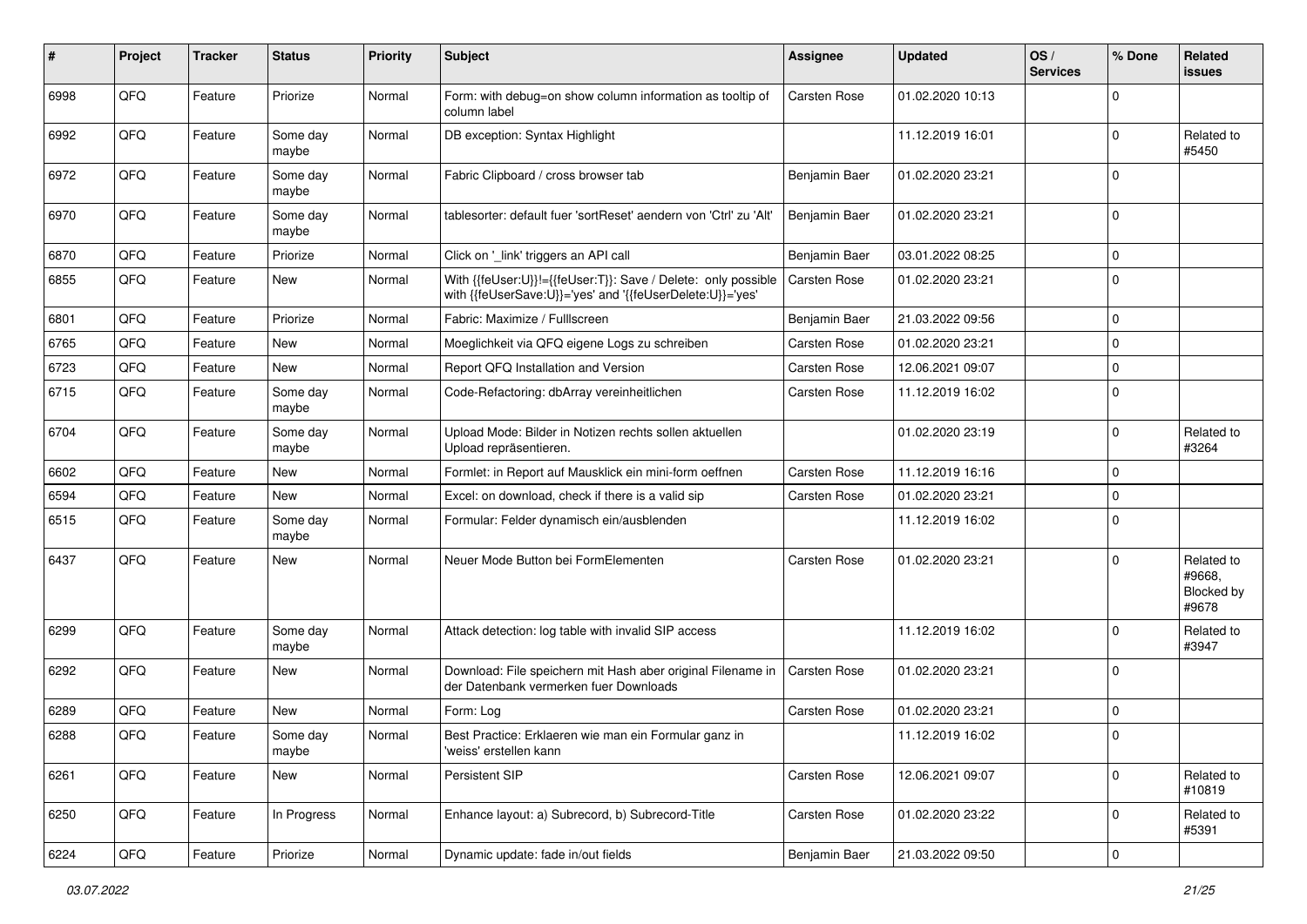| #    | Project | <b>Tracker</b> | <b>Status</b>     | <b>Priority</b> | <b>Subject</b>                                                                    | Assignee            | <b>Updated</b>   | OS/<br><b>Services</b> | % Done      | Related<br>issues                           |
|------|---------|----------------|-------------------|-----------------|-----------------------------------------------------------------------------------|---------------------|------------------|------------------------|-------------|---------------------------------------------|
| 6084 | QFQ     | Feature        | Some day<br>maybe | Normal          | New escape type: 'D' - convert date                                               |                     | 01.02.2020 23:19 |                        | $\Omega$    |                                             |
| 6083 | QFQ     | Feature        | Some day<br>maybe | Normal          | Dynamic Update: Value Check via SQL                                               |                     | 11.12.2019 16:02 |                        | $\mathbf 0$ |                                             |
| 5983 | QFQ     | Feature        | Some day<br>maybe | Normal          | Form Submit (save & update): normalize date/-time FE                              | <b>Carsten Rose</b> | 01.02.2020 23:19 |                        | $\Omega$    |                                             |
| 5942 | QFQ     | Feature        | Priorize          | Normal          | 'L' and 'type': append to links, generate via '_link' by using<br>'u:' .          | <b>Carsten Rose</b> | 01.02.2020 10:13 |                        | $\mathbf 0$ |                                             |
| 5923 | QFQ     | Feature        | Some day<br>maybe | Normal          | fillStoreSystemBySqlLate                                                          |                     | 01.02.2020 23:19 |                        | $\mathbf 0$ |                                             |
| 5895 | QFQ     | Feature        | Some day<br>maybe | Normal          | Tutorial: List of all QFQ Features                                                |                     | 01.02.2020 23:19 |                        | $\Omega$    |                                             |
| 5894 | QFQ     | Feature        | Feedback          | Normal          | Typeahead in Report: show/hide rows dynamically                                   | <b>Carsten Rose</b> | 18.02.2022 08:50 |                        | $\Omega$    | Related to<br>#5893,<br>Related to<br>#5885 |
| 5893 | QFQ     | Feature        | Some day<br>maybe | Normal          | Edit on double-click                                                              |                     | 01.02.2020 23:19 |                        | $\Omega$    | Related to<br>#5894                         |
| 5892 | QFQ     | Feature        | Some day<br>maybe | Normal          | QFQ should use T3 API to manipulate FE GROUP<br>membership                        |                     | 01.02.2020 23:20 |                        | $\mathbf 0$ |                                             |
| 5852 | QFQ     | Feature        | Some day<br>maybe | Normal          | Logging: mail.log / sql.log - im FE anzeigen und via AJAX<br>aktualisieren        | Carsten Rose        | 01.02.2020 23:19 |                        | $\mathbf 0$ | Related to<br>#5885                         |
| 5851 | QFQ     | Feature        | Some day<br>maybe | Normal          | Queue System implementieren: MQTT, RabbitMQ                                       |                     | 01.02.2020 23:20 |                        | $\Omega$    | Related to<br>#5715                         |
| 5850 | QFQ     | Feature        | Some day<br>maybe | Normal          | Deployment: In QFQ Doc best practice fuer zeitgemaesses<br>Deployment beschreiben |                     | 01.02.2020 23:20 |                        | $\Omega$    |                                             |
| 5805 | QFQ     | Feature        | Some day<br>maybe | Normal          | TypeAHead SQL value instead of key stored                                         |                     | 01.02.2020 23:19 |                        | $\mathbf 0$ | Related to<br>#5444                         |
| 5783 | QFQ     | Feature        | Some day<br>maybe | Normal          | <b>BPMN View/Edit</b>                                                             |                     | 11.12.2019 16:02 |                        | $\Omega$    |                                             |
| 5782 | QFQ     | Feature        | New               | Normal          | NextCloud API                                                                     | Carsten Rose        | 01.02.2020 10:02 |                        | $\mathbf 0$ |                                             |
| 5715 | QFQ     | Feature        | New               | High            | PDF Caching                                                                       | <b>Carsten Rose</b> | 03.05.2021 21:14 |                        | $\Omega$    | Related to<br>#5851,<br>Related to<br>#6357 |
| 5695 | QFO     | Feature        | In Progress       | Normal          | Multiform                                                                         | Carsten Rose        | 02.01.2021 18:38 |                        | $\mathbf 0$ |                                             |
| 5665 | QFO     | Feature        | Some day<br>maybe | Normal          | Versuch das '{{!' nicht mehr noetig ist.                                          | Carsten Rose        | 01.02.2020 23:20 |                        | $\mathbf 0$ | Related to<br>#7432,<br>Related to<br>#7434 |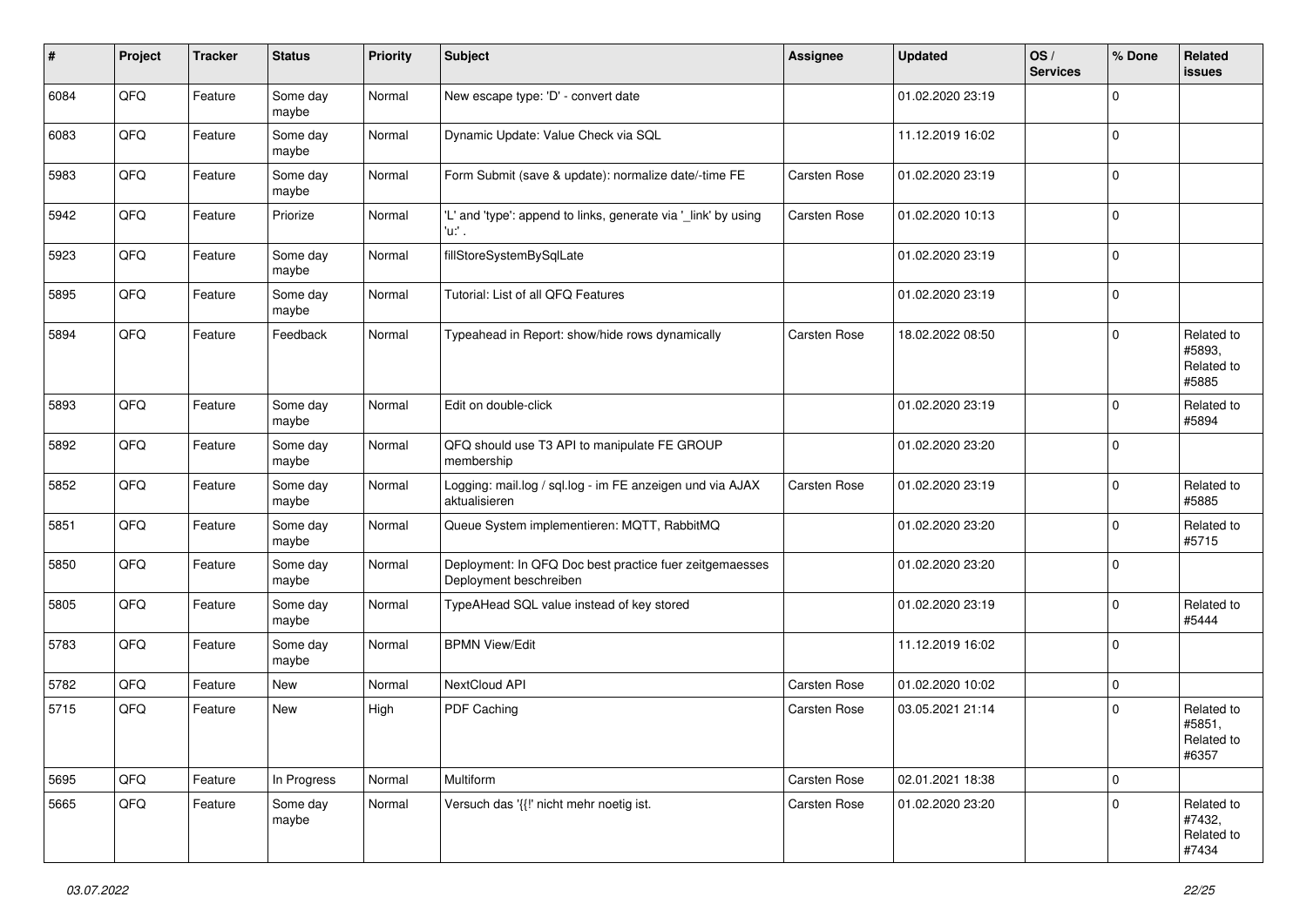| $\pmb{\sharp}$ | Project | <b>Tracker</b> | <b>Status</b>     | <b>Priority</b> | Subject                                                                                            | <b>Assignee</b>     | <b>Updated</b>   | OS/<br><b>Services</b> | % Done      | <b>Related</b><br><b>issues</b> |
|----------------|---------|----------------|-------------------|-----------------|----------------------------------------------------------------------------------------------------|---------------------|------------------|------------------------|-------------|---------------------------------|
| 5579           | QFQ     | Feature        | Some day<br>maybe | Normal          | Enhance Doc / Presentation: variable type 'link column type'                                       | <b>Carsten Rose</b> | 01.02.2020 23:19 |                        | $\Omega$    |                                 |
| 5562           | QFQ     | Feature        | Priorize          | Normal          | Drag'n'Drop fuer Uploads                                                                           | Benjamin Baer       | 21.03.2022 09:52 |                        | $\mathbf 0$ | Related to<br>#9706             |
| 5548           | QFQ     | Feature        | Some day<br>maybe | Normal          | 801 Textfiles/Scriptfiles als Thumbnail                                                            | <b>Carsten Rose</b> | 07.03.2022 16:26 |                        | $\mathbf 0$ |                                 |
| 5480           | QFQ     | Feature        | Some day<br>maybe | Normal          | QFQ: Dokumentation mit Screenshots versehen                                                        | Carsten Rose        | 01.02.2020 23:20 |                        | $\Omega$    | Related to<br>#9879             |
| 5455           | QFQ     | Feature        | Some day<br>maybe | Normal          | Mail Redirects grId abhaengig                                                                      |                     | 01.02.2020 23:20 |                        | $\mathbf 0$ |                                 |
| 5452           | QFQ     | Feature        | Some day<br>maybe | Normal          | Thumbnails from PDF: bad quality                                                                   |                     | 01.02.2020 23:20 |                        | $\mathbf 0$ |                                 |
| 5428           | QFQ     | Feature        | Some day<br>maybe | Normal          | secure thumbnail: late render on access.                                                           | Carsten Rose        | 01.02.2020 23:20 |                        | $\mathbf 0$ |                                 |
| 5389           | QFQ     | Feature        | Some day<br>maybe | Normal          | QFQ Design: Multline label / note                                                                  | Benjamin Baer       | 01.02.2020 23:19 |                        | $\Omega$    |                                 |
| 5366           | QFQ     | Feature        | Priorize          | Normal          | Saving with keyboard shortcuts                                                                     | Benjamin Baer       | 21.03.2022 09:47 |                        | $\mathbf 0$ |                                 |
| 5345           | QFQ     | Feature        | New               | Normal          | Report: UPDATE / INSERT / DELETE statements should<br>trigger subqueries, depending on the result. | <b>Carsten Rose</b> | 27.05.2020 16:11 |                        | $\Omega$    |                                 |
| 5342           | QFQ     | Feature        | Some day<br>maybe | Normal          | link - with HTML Attributes                                                                        |                     | 01.02.2020 23:20 |                        | $\mathbf 0$ | Related to<br>#14077            |
| 5160           | QFQ     | Feature        | Some day<br>maybe | Normal          | QFQ collaborative / together.js, ShareJS, y-js, collaborative,                                     |                     | 11.12.2019 16:02 |                        | $\mathbf 0$ |                                 |
| 5132           | QFQ     | Feature        | Some day<br>maybe | Normal          | Error Message sendmail missing attachment: more details                                            | Carsten Rose        | 01.02.2020 23:19 |                        | $\pmb{0}$   |                                 |
| 5131           | QFQ     | Feature        | <b>New</b>        | Normal          | Activate Spin Gear ('wait/busy' indicator) via LINK attribute                                      | Carsten Rose        | 01.02.2020 23:21 |                        | $\mathsf 0$ |                                 |
| 5129           | QFQ     | Feature        | Some day<br>maybe | Normal          | Reports: SQL fuer x Achse und y Achse                                                              |                     | 11.12.2019 16:02 |                        | $\Omega$    |                                 |
| 5024           | QFQ     | Feature        | Some day<br>maybe | Normal          | Fabric: Generate PDF with edits                                                                    | Benjamin Baer       | 01.02.2020 23:20 |                        | $\mathbf 0$ | Related to<br>#10704            |
| 4974           | QFQ     | Feature        | Some day<br>maybe | Normal          | Long polling - inform all listening clients of changes                                             |                     | 11.12.2019 16:02 |                        | $\Omega$    |                                 |
| 4956           | QFQ     | Feature        | Some day<br>maybe | Normal          | Sendmail: Benutzerdefinierte Headers                                                               | <b>Carsten Rose</b> | 11.12.2019 16:02 |                        | $\mathbf 0$ |                                 |
| 4872           | QFQ     | Feature        | Some day<br>maybe | Normal          | Fields of Typo3 page available in STORE_TYPO3                                                      | Carsten Rose        | 01.02.2020 23:19 |                        | $\mathbf 0$ |                                 |
| 4869           | QFQ     | Feature        | Some day<br>maybe | Normal          | Dynamic Update (show, hide, readonly?, required?) for<br><b>Template Group Elements</b>            | Carsten Rose        | 01.02.2020 23:19 |                        | $\Omega$    | Related to<br>#4865             |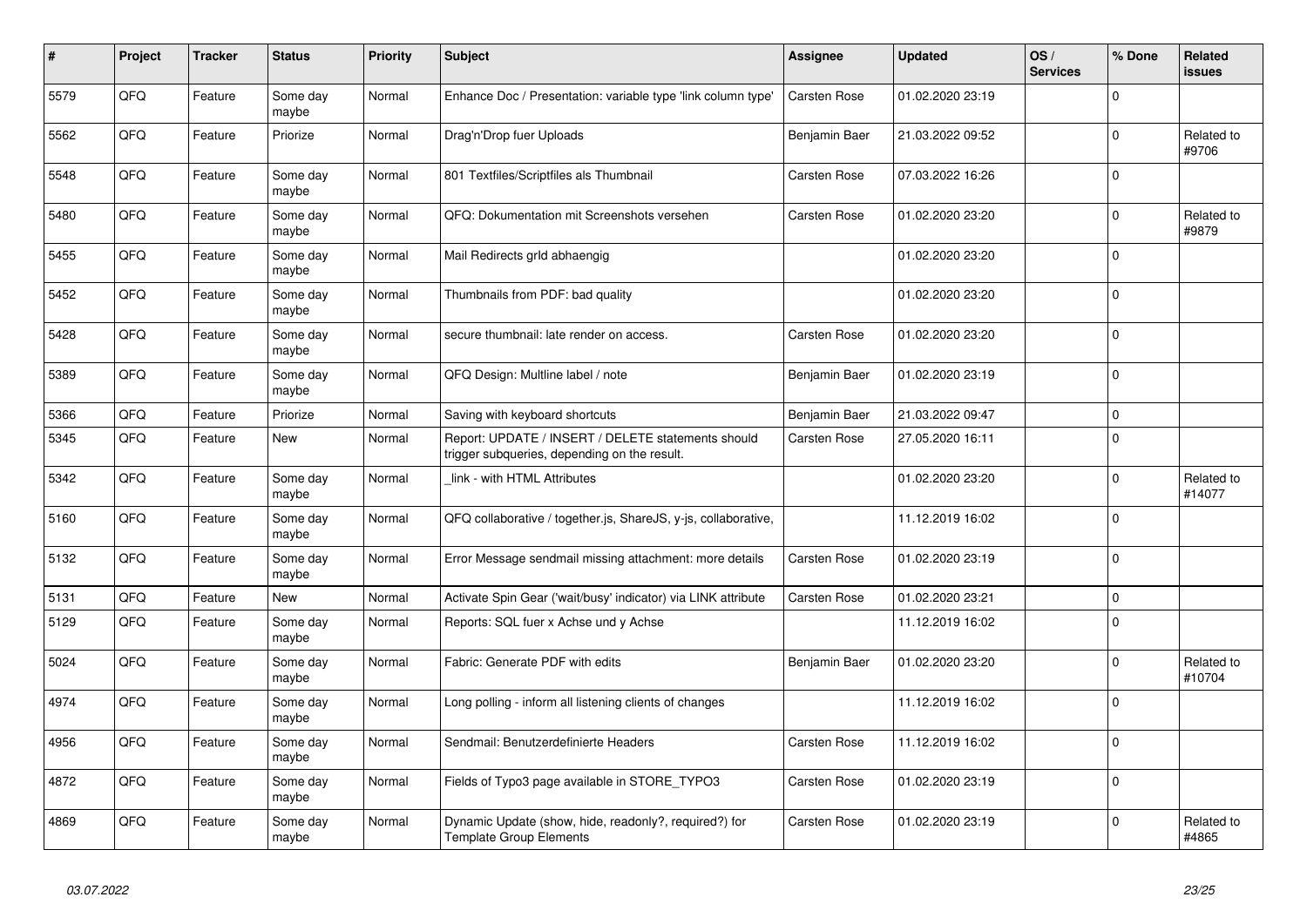| #    | <b>Project</b> | <b>Tracker</b> | <b>Status</b>     | Priority | <b>Subject</b>                                                                                                                                                | Assignee            | <b>Updated</b>   | OS/<br><b>Services</b> | % Done      | <b>Related</b><br><b>issues</b> |
|------|----------------|----------------|-------------------|----------|---------------------------------------------------------------------------------------------------------------------------------------------------------------|---------------------|------------------|------------------------|-------------|---------------------------------|
| 4839 | QFQ            | Feature        | Some day<br>maybe | Normal   | gfg-handle in <head> Abschnitt</head>                                                                                                                         | Carsten Rose        | 11.12.2019 16:02 |                        | $\Omega$    |                                 |
| 4816 | QFQ            | Feature        | Some day<br>maybe | Normal   | Templates for QFQ Reports (Tables, Radios, )                                                                                                                  |                     | 01.02.2020 23:20 |                        | $\mathbf 0$ |                                 |
| 4757 | QFQ            | Feature        | Some day<br>maybe | Normal   | Test subrecord: download links ok? Links ok?                                                                                                                  | <b>Carsten Rose</b> | 01.02.2020 23:20 |                        | $\Omega$    |                                 |
| 4719 | QFQ            | Feature        | Some day<br>maybe | Normal   | Custom Message in Client in case of 'Browser tab close,<br>modification will be lost'                                                                         |                     | 01.02.2020 23:20 |                        | $\Omega$    |                                 |
| 4652 | QFQ            | Feature        | Some day<br>maybe | Normal   | UZH CD: Weiterleitung auf benutzerdefinierte 403/404 Seite                                                                                                    | Carsten Rose        | 01.02.2020 23:20 |                        | $\mathbf 0$ |                                 |
| 4650 | QFQ            | Feature        | Some day<br>maybe | Normal   | Convert html to doc/rtf                                                                                                                                       | <b>Carsten Rose</b> | 01.02.2020 23:20 |                        | $\mathbf 0$ | Related to<br>#10704            |
| 4640 | QFQ            | Feature        | Some day<br>maybe | Normal   | Rename System Forms                                                                                                                                           |                     | 01.02.2020 23:20 |                        | $\Omega$    |                                 |
| 4627 | QFQ            | Feature        | Some dav<br>maybe | Normal   | dbupdate: all tables - check 'create', 'modified' if it is possible<br>to change to default 'CURRENT_TIMESTAMP' and modified<br>'ON UPDATE CURRENT_TIMESTAMP' |                     | 01.02.2020 23:20 |                        | $\mathbf 0$ |                                 |
| 4626 | QFQ            | Feature        | Some day<br>maybe | Normal   | Mobile View: 'classBody=qfq-form-right' makes no sense                                                                                                        |                     | 01.02.2020 23:20 |                        | $\mathbf 0$ |                                 |
| 4606 | QFQ            | Feature        | Some day<br>maybe | Normal   | link: qualifier to render bootstrap button                                                                                                                    | <b>Carsten Rose</b> | 01.02.2020 23:19 |                        | $\mathbf 0$ |                                 |
| 4551 | QFQ            | Feature        | Some day<br>maybe | Normal   | Set 'pills' via dynamicUpdate to show/hide/disabled                                                                                                           |                     | 01.02.2020 23:20 |                        | $\mathbf 0$ | Related to<br>#3752             |
| 4536 | QFQ            | Feature        | Some day<br>maybe | Normal   | FE upload: problem with delete if mutliple uploads an<br>FE.name="                                                                                            |                     | 01.02.2020 23:20 |                        | $\Omega$    |                                 |
| 4446 | QFQ            | Feature        | Some day<br>maybe | Normal   | New FE get same feldContainerId as last modifed FE                                                                                                            |                     | 01.02.2020 23:20 |                        | $\Omega$    |                                 |
| 4445 | QFQ            | Feature        | Some day<br>maybe | Normal   | template group: Option to simulate fieldset                                                                                                                   |                     | 28.06.2021 14:11 |                        | $\Omega$    |                                 |
| 4444 | QFQ            | Feature        | Some day<br>maybe | Normal   | FE.type=upload: detect mime type                                                                                                                              |                     | 11.12.2019 16:02 |                        | $\mathbf 0$ | Related to<br>#4303             |
| 4443 | QFQ            | Feature        | Some dav<br>maybe | Normal   | Form: multiple secondary tables                                                                                                                               |                     | 01.02.2020 23:20 |                        | $\mathbf 0$ |                                 |
| 4442 | QFQ            | Feature        | Some day<br>maybe | Normal   | Special Column Name: _link - new symbol G (Glyph) to<br>choose any available symbol                                                                           |                     | 11.12.2019 16:02 |                        | $\Omega$    |                                 |
| 4440 | QFQ            | Feature        | Some day<br>maybe | Normal   | Manual.rst: explain how to. expand PHP Session to 4h                                                                                                          |                     | 11.12.2019 16:02 |                        | $\mathbf 0$ |                                 |